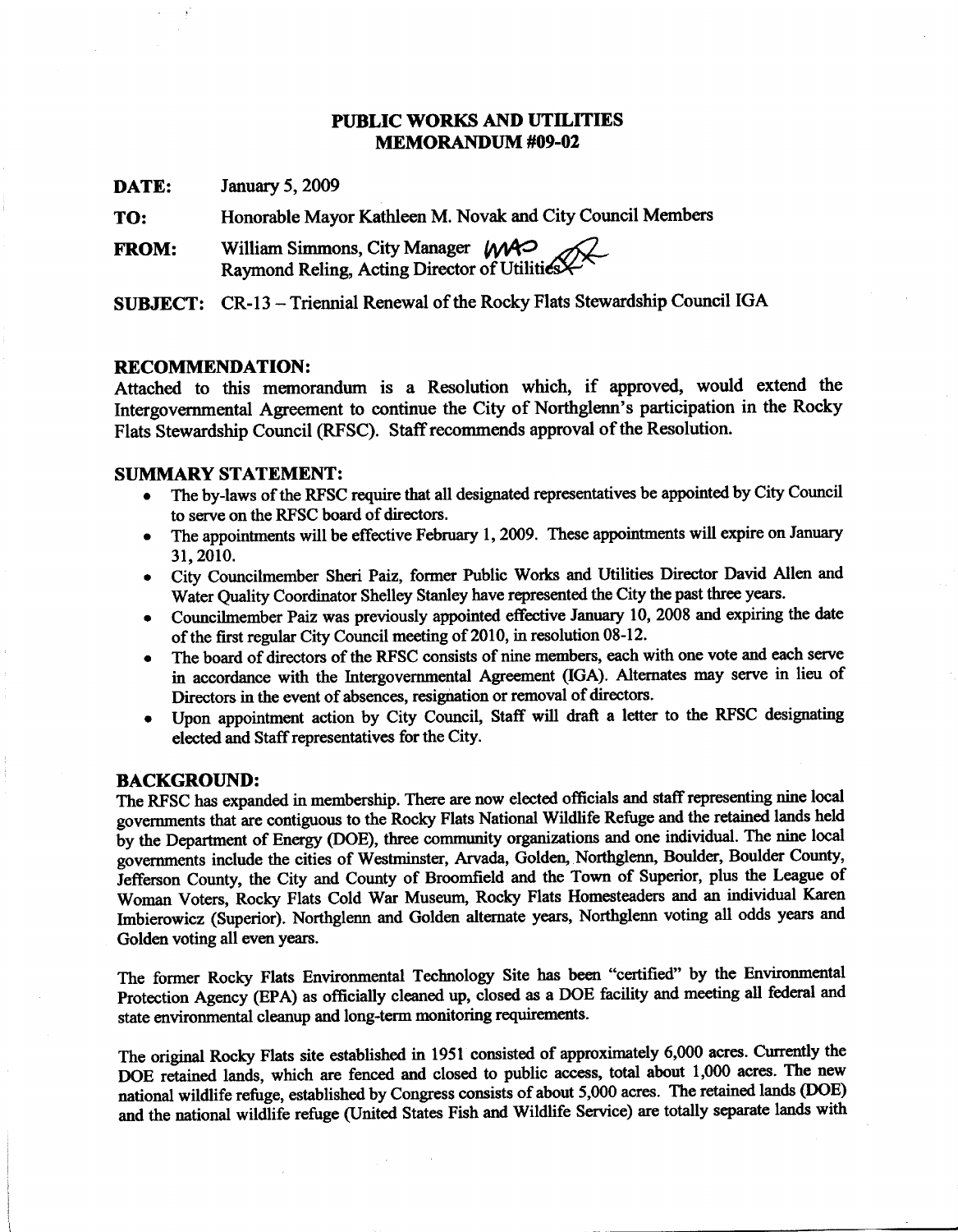different missions and long-term plans and purposes, and are managed under different federal agency jurisdictions.

The national wildlife refuge Congressional legislation was strongly supported by the cities of Westminster, Northglenn and Thornton (Standley Lake Cities) as well as the City and County of Broomfield, since federal designation would provide a permanent "land use" that would assure no further land development and water quality impacts to the Standley Lake cities and City and County of Broomfield water supplies. Because of this "land use" priority for the cities, it is essential the RFSC maintain a strong focus on water quality monitoring, maintenance and related environmental issues at the site.

The purpose of the RFSC now is to provide communication and coordination among the seven members and the DOE; to provide oversight of the ongoing ground and surface water monitoring programs and serve as an advocate for the surrounding communities with state and federal agencies regarding DOE regulatory closure issues, and site monitoring programs and commitments.

The RFSC was formed to meet the mandates of Congressional legislation that requires that all former DOE facilities once closed must have a Local Stakeholders Organization to provide environmental oversight, communication and advocacy between the DOE and nearby communities on any issues involving the retained DOE lands. Membership in the RFSC by the City will continue to focus on on-site water quality monitoring, maintenance, related environmental issues and federal funding support for the RFSC. The RFSC meeting schedule has been reduced to five times per year, since site cleanup has been accomplished.

#### **BUDGET/TIME IMPLICATIONS:**

Rocky Flats Stewardship Council budgeted expenditures are \$1,000 and in 2009, which are budgeted in the Water and Wastewater Fund.

#### **STAFF REFERENCE:**

If Council Members have any comments or questions, they may contact Raymond Reling at (303) 450-4049 or rreling@northglenn.org.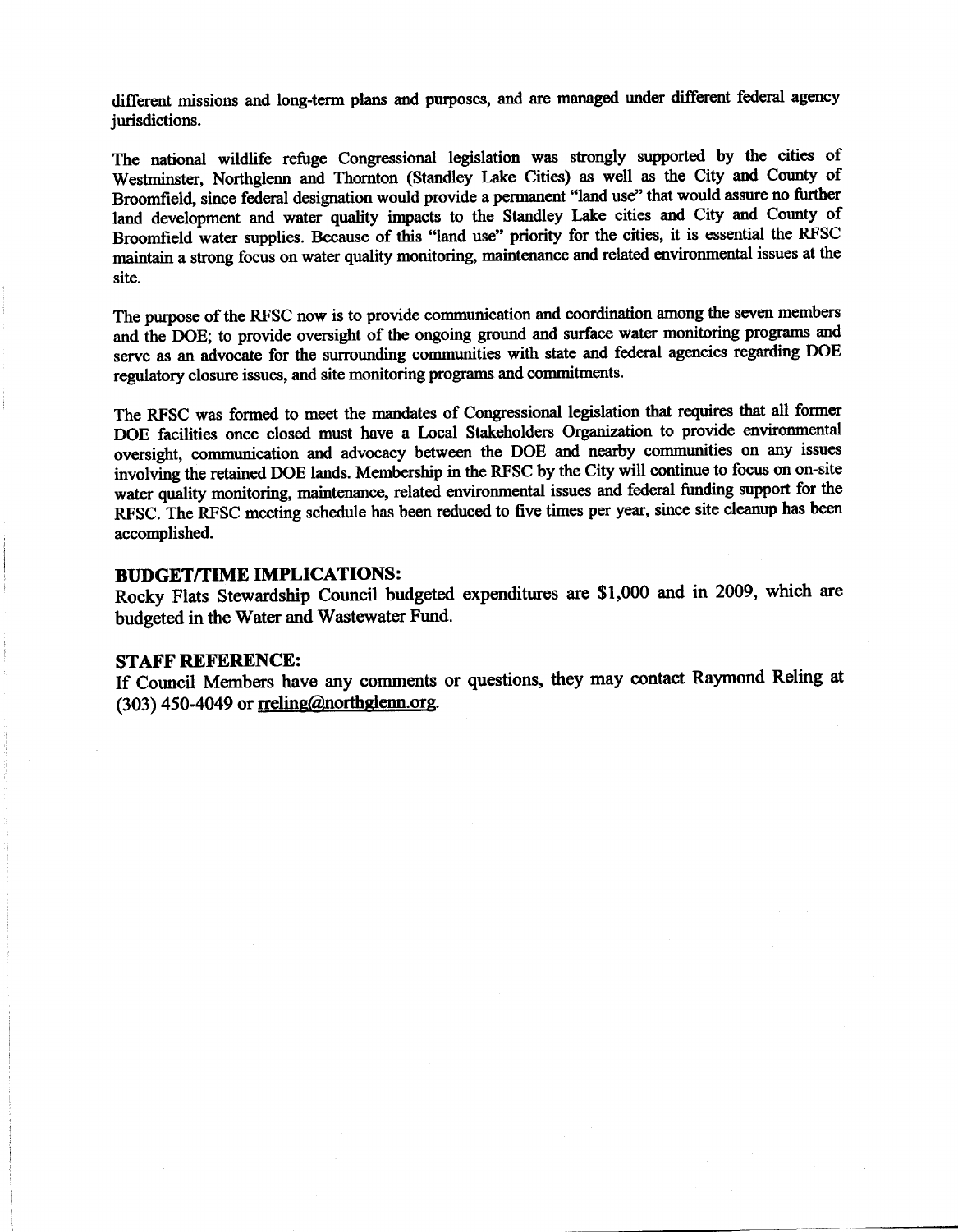### SPONSORED BY: MAYOR NOVAK

COUNCILMAN'S RESOLUTION RESOLUTION NO.

No. CR-13 Series of 2009 Series of 2009

# A RESOLUTION REGARDING TRIENNIAL DETERMINATION FOR THE CONTINUATION OF THE ROCKY FLATS STEWARDSHIP COUNCIL

 WHEREAS, effective as of February 13, 2006, the City and County of Broomfield, the Counties of Boulder and Jefferson, the Cities of Arvada, Boulder, Golden, Northglenn, and Westminster, and the Town of Superior (collectively, the "Parties"), entered into an intergovernmental agreement ("IGA") establishing the Rocky Flats Stewardship Council, a separate legal public entity created by such IGA as permitted by Colorado Constitution Article XIV and Section 18(2), Part 2 of Article 1, Title 29, C.R.S. ("Stewardship Council"); and

 WHEREAS, the Stewardship Council was established to allow local governments to continue working together on issues related to the long-term protection of Rocky Flats, as described in the IGA; and

 WHEREAS, pursuant to the terms of the IGA, the Stewardship Council shall terminate absent, inter alia, the unanimous triennial determination by all Parties that the Stewardship Council should continue for another three years; and

 WHEREAS, the City of Northglenn now desires to consider and make a determination concerning the continuation of the Stewardship Council.

 NOW, THEREFORE, BE IT RESOLVED BY THE CITY COUNCIL OF THE CITY OF NORTHGLENN, COLORADO, THAT:

Section 1. The City Council hereby determines that it is not desirable for the Stewardship Council to terminate at this time.

Section 2. The City Council hereby determines that the Stewardship Council should continue for an additional three (3) years from its establishing date of February 13, 2006, pursuant to the terms and provisions of the IGA.

DATED at Northglenn, Colorado, this day of the state of the state of the state of the state of the state of the state of the state of the state of the state of the state of the state of the state of the state of the state

l

KATHLEEN M. NOVAK Mayor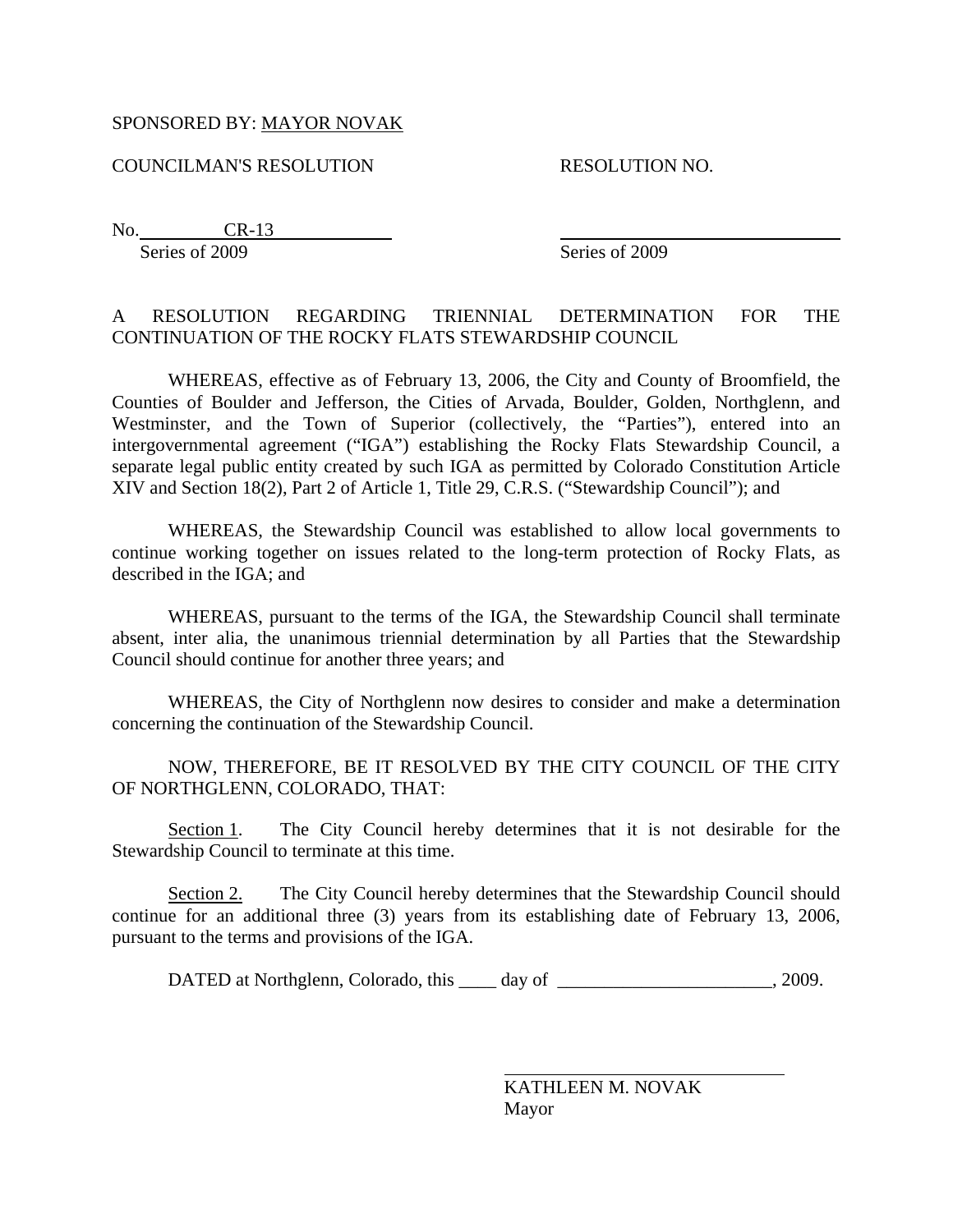ATTEST:

l

 $\overline{a}$ 

JOHANNA SMALL, CMC City Clerk

APPROVED AS TO FORM:

COREY Y. HOFFMANN City Attorney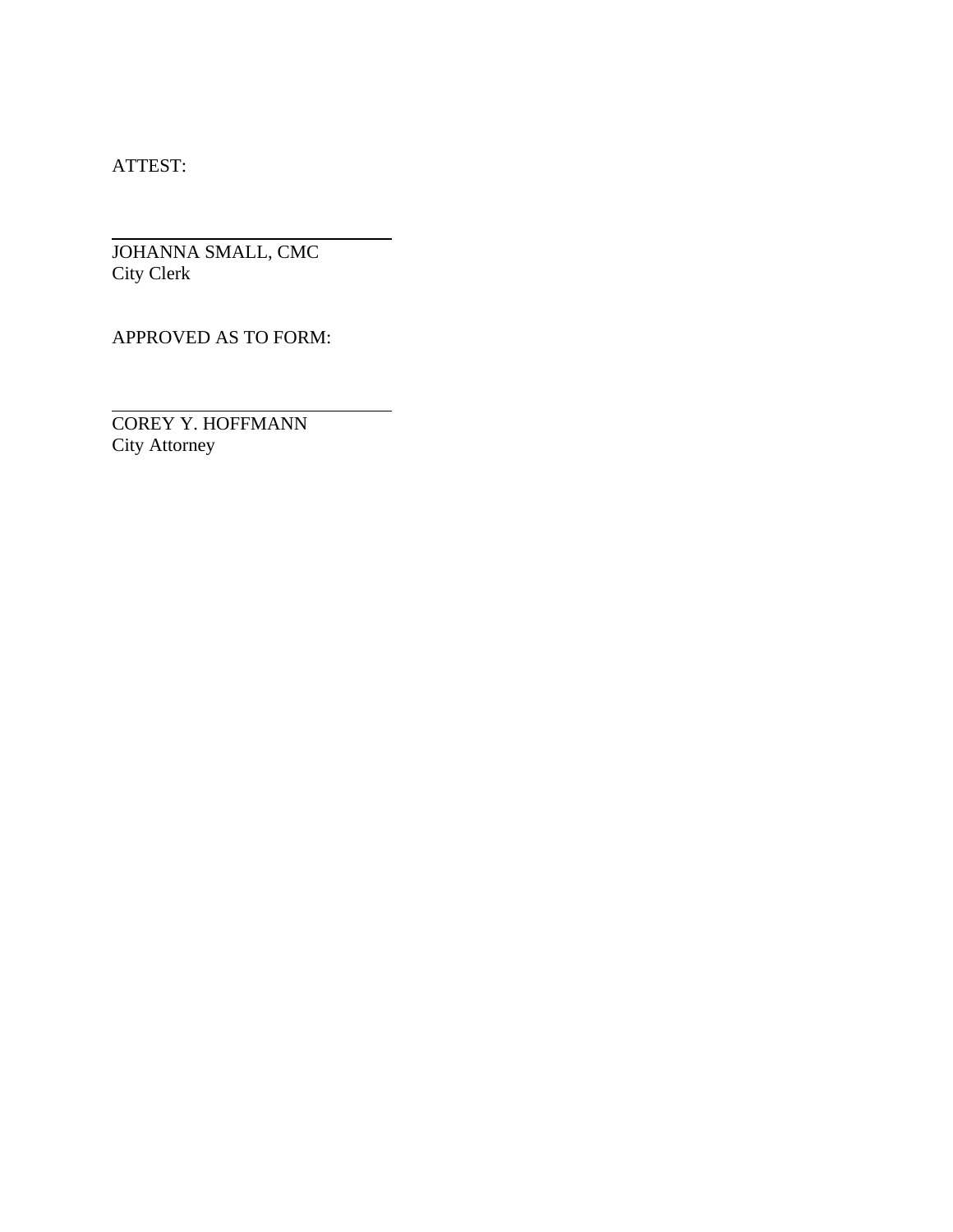### INTERGOVERNMENTAL AGREEMENT **ESTABLISHING THE** ROCKY FLATS STEWARDSHIP COUNCIL

This Intergovernmental Agreement ("IGA") establishing the Rocky Flats Stewardship Council is made and entered into as of this 13th day of February 3006, pursuant to Colo. Const. Art. XIV, Section 18(2), part 2 of article 1, title 29, C.R.S., by and among the following parties who have executed this IGA: BOULDER COUNTY, a body politic and corporate and political subdivision of the State of Colorado, JEFFERSON COUNTY, a body politic and corporate and political subdivision of the State of Colorado, the CITY OF ARVADA, a home-rule municipal corporation and political subdivision of the State of Colorado, the CITY OF BOULDER, a home-rule municipal corporation and political subdivision of the State of Colorado, the CITY AND COUNTY OF BROOMFIELD, a Colorado municipality and county, the CITY OF WESTMINSTER, a home-rule municipal corporation and political subdivision of the State of Colorado, the TOWN OF SUPERIOR, a municipal corporation, the CITY OF GOLDEN, a home rule municipal corporation and political subdivision of the State of Colorado, and the CITY OF NORTHGLENN, a home-rule municipal corporation and political subdivision of the State of Colorado (singularly and/or collectively, "Party/Parties").

#### **RECITALS**

WHEREAS, the Rocky Flats site ("Rocky Flats" or "Site") is a U.S. Department of Energy ("DOE")-owned cleanup and closure site located in Jefferson County and adjacent to or near Boulder County, the City and County of Broomfield, the cities of Arvada, Westminster, Golden and Northglenn, the Town of Superior, and the City of Boulder; and

WHEREAS, since 1995, Rocky Flats has been undergoing nuclear deactivation and decommissioning, waste management and shipment, special nuclear material removal, environmental cleanup and site closure, pursuant to an accelerated closure contract between DOE and Kaiser-Hill Company; and

WHEREAS, as successor to the Rocky Flats Local Impacts Initiative formed in 1993, the Rocky Flats Coalition of Local Governments ("Coalition") was established by Intergovernmental Agreement dated as of February 9, 1999, and amended by Amended Intergovernmental Agreement, dated as of November 3, 2003, by and among the following seven governments: the City and County of Broomfield, the Counties of Boulder and Jefferson, the Cities of Arvada, Boulder and Westminster, and the Town of Superior, for the purpose of working together to have a coordinated local government involvement in information sharing, advocacy and planning concerning Rocky Flats; and

WHEREAS, effective October 13, 2005, the Rocky Flats Site has been declared to be "physically cleaned up" and closed down, with DOE's regulatory approval of the closure anticipated to be reached in late 2006; and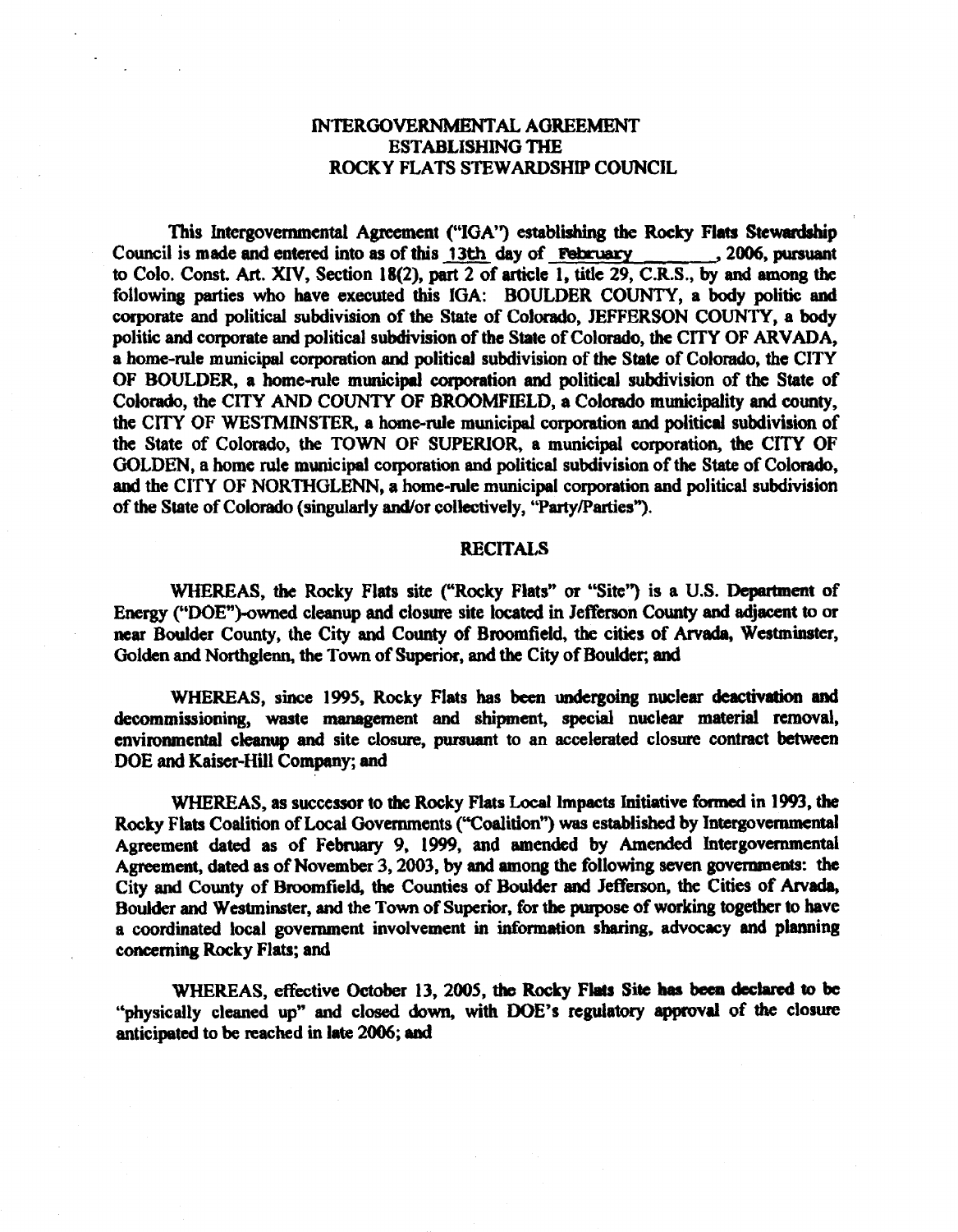WHEREAS, pursuant to the "Rocky Flats National Wildlife Refuge Act of 2001," vast portions of Rocky Flats will become a National Wildlife Refuge, managed by the Department of the Interior ("DOI") through the United States Fish and Wildlife Service ("USFWS"), with retained jurisdiction by DOE for continuing responsibility for management of cleanup remedies; and

WHEREAS, Section 3120 of the 2005 National Defense Authorization Act, Public Law No. 108-375, directs the DOE Office of Legacy Management to establish a "local stakeholder organization" ("LSO") at the Rocky Flats Site; and

WHEREAS, the DOE Office of Legacy Management has provided the Coalition with certain guidance in the establishment of the LSO, based upon the language of the 2005 National Defense Authorization Act, including parameters for the development of an LSO operating plan, and elected official and non-elected membership of the LSO; and

WHEREAS, the Coalition parties and the parties to this IGA, with participation from representatives of other key stakeholders and members of the public, have developed and submitted to DOE a plan which includes an LSO mission, organizational objectives and scope of work ("LSO Plan"), which LSO Plan was approved by DOE on December 21, 2005; and

WHEREAS, the Coalition parties and the parties to this IGA desire to provide (1) continuing local oversight of activities occurring at the Rocky Flats site, to ensure that local government and community interests are met with regards to long-term stewardship of residual contamination and refuge management; (2) a forum to address issues facing former site employees, including but not limited to long-term health benefits and pension programs; and (3) an ongoing mechanism to maintain public knowledge of Rocky Flats and to educate successive generations of ongoing needs and responsibilities regarding contaminant management and refuge management; and

WHEREAS, the Coalition parties and the parties to this IGA have determined to establish the Rocky Flats Stewardship Council ("Stewardship Council") to oversee all post-closure Rocky Flats activities, including serving as the LSO and implementing the LSO Plan; and

WHEREAS, following the creation of the Stewardship Council, it is anticipated that the Coalition will conclude its existence, having fulfilled its purposes; and

WHEREAS, the Constitution and the laws of the State of Colorado permit and encourage local governmental entities to cooperate with each other to make the most efficient and effective use of their powers and responsibilities; and

WHEREAS, pursuant to Colorado Constitution Article XIV, Section 18(2), and part 2 of article 1, title 29, C.R.S., the parties may cooperate and contract with each other to provide any function, service or facility lawfully authorized to each and, further, any such contract may provide for joint exercise of the function, service, or facility, including the establishment of a separate legal entity to do so; and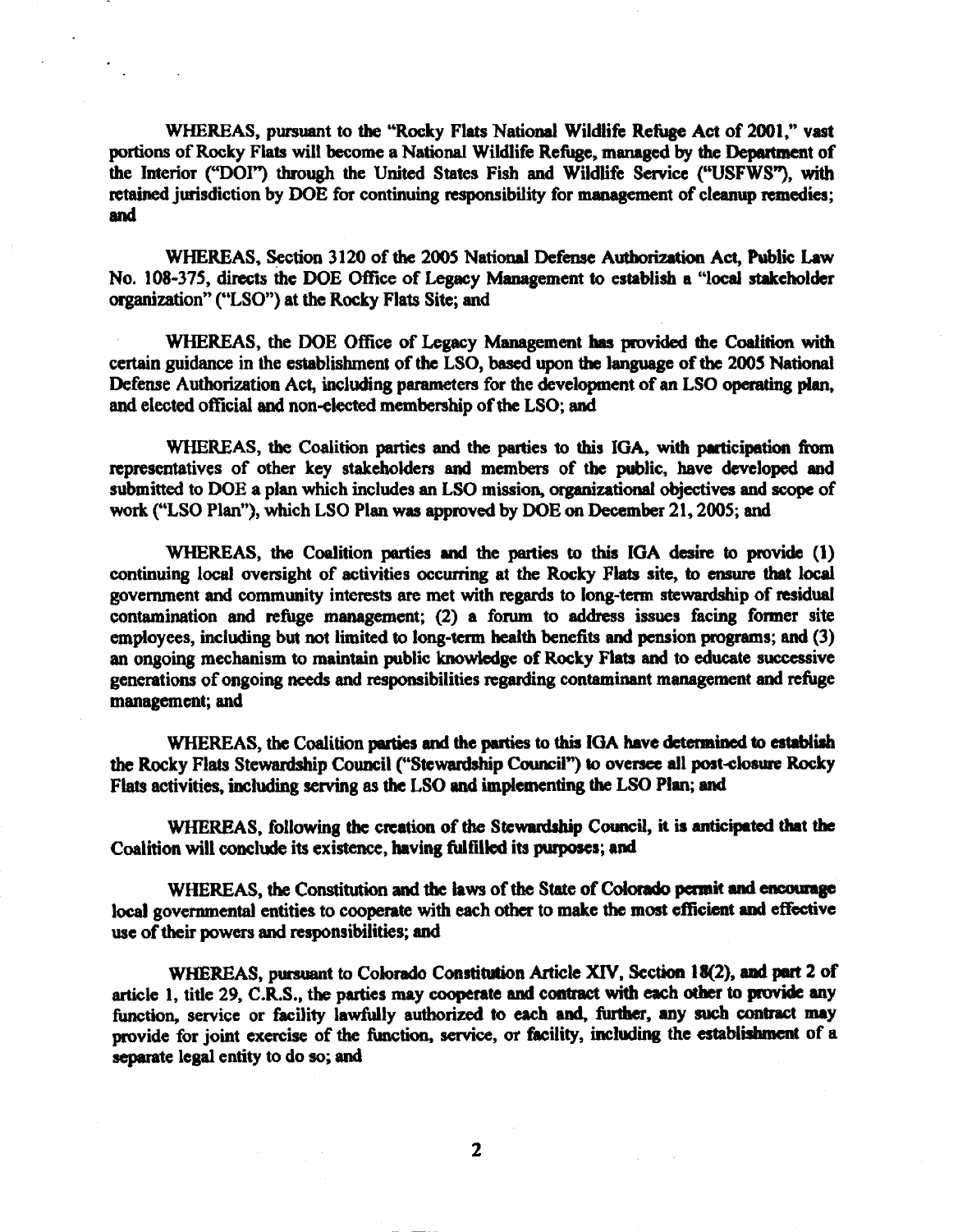WHEREAS, such cooperation would be of particular benefit for the purposes stated in this IGA and, additionally, would be in the best interest of the Parties, the region and the people of the State of Colorado; and

WHEREAS, the Parties are all local governments which shall exist in perpetuity, and which have a fiduciary duty to protect the health and welfare of their communities, and thereby desire to establish the Stewardship Council; and

WHEREAS, it is not intended that the powers and responsibilities of governmental entities be in any way usurped;

THEREFORE, the Parties to this IGA hereby covenant and agree as follows:

#### **DEFINITIONS**

As used in this IGA, unless the context otherwise requires:

"Alternate Director" means, in reference to a Permanent or Rotating Party, one of up to two alternates designated by a Party, who may be either an elected official or employed by the Party, to serve as a voting Director in the event of absence or resignation of a Director. In addition, in reference to a Member who is acting on behalf of an entity (as opposed to a Member who is an individual acting for him or herself), "Alternate Director" means one of up to two alternates designated by a Member, to serve as a voting Director in the event of absence or resignation of a Member Director.

"Board" means the Board of Directors of the Rocky Flats Stewardship Council.

"Bylaws" means that set of operational procedures of the Rocky Flats Stewardship Council adopted, revised, repealed, re-enacted and amended from time to time by the Board.

"Committee" means any committee established by the Board as provided in the Bylaws for purposes of assisting the Board in the discharge of its duties and making recommendations on matters before the Board, whose members shall be appointed by the Board and whose membership may include persons representing entities other than local governments.

"Director" means each individual selected by each Party, who shall be an elected official of the Party, to be a voting member of the Board, and shall include Alternate Director(s) who shall act in the absence of his/her director. In addition, in reference to a Member, "Director" means the individual appointed by a Member to be a voting member of the Board.

"DOE" means the U.S. Department of Energy.

"DOI" means the U.S. Department of Interior.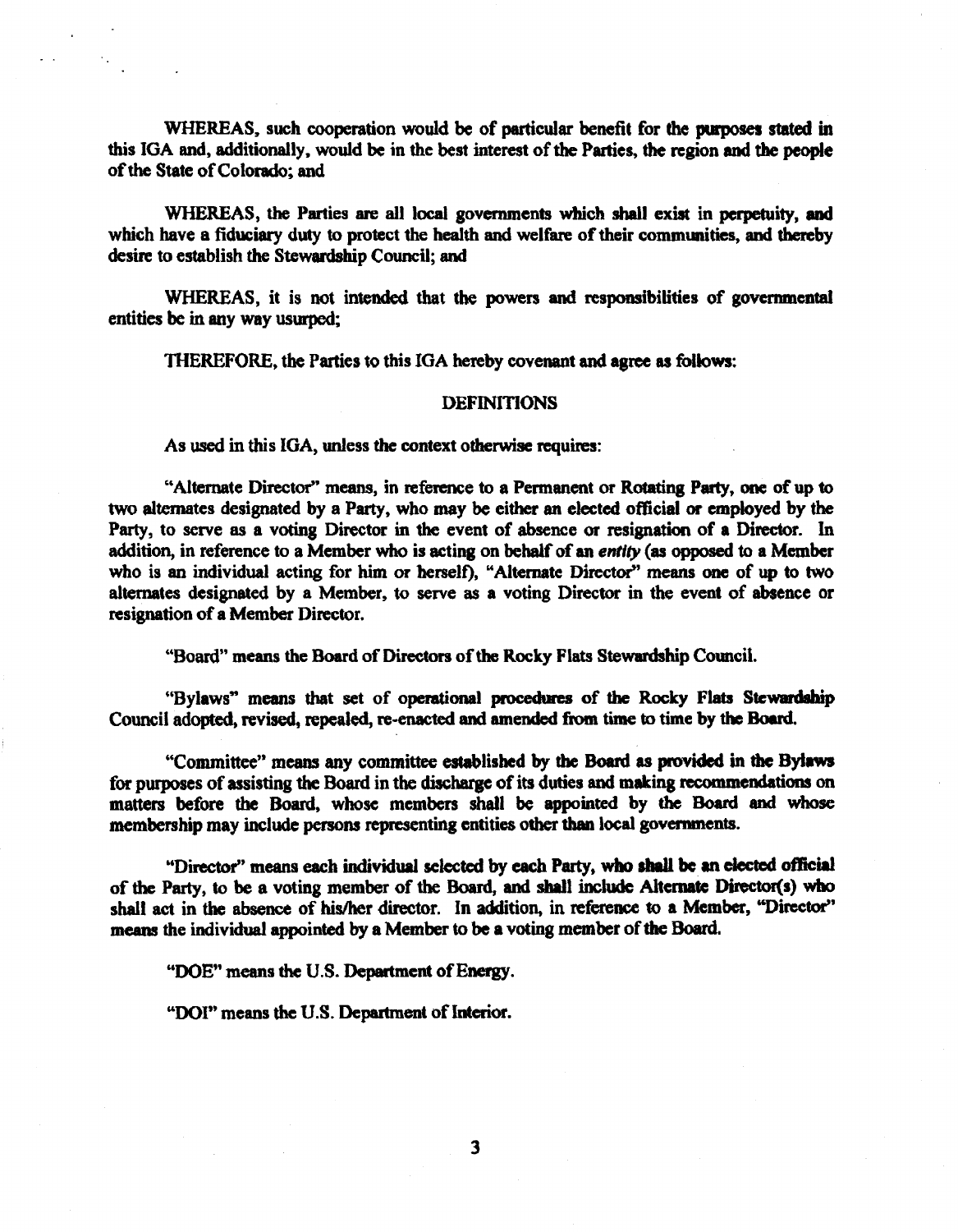"LSO" or "Local Stakeholder Organization" means the Rocky Flats post-closure entity organized under the direction of the DOE Legacy Management, pursuant to Section 3120 of the 2005 National Defense Authorization Act, Public Law 108-375.

"Meeting" means a regular or special meeting of the Board as more specifically defined in the Bylaws.

"Member" means one of up to four (4) community stakeholder representatives with a right to appoint a Director to the Board, selected pursuant to the procedures established by the Stewardship Council in its Bylaws.

"Party" means a unit of local government who is either a Permanent party or a Rotating Party and a signatory to this IGA.

"Permanent Party" means a public entity signatory to this IGA whose ability to appoint Directors to the Board does not rotate with other Parties, and includes the City and County of Broomfield, the Counties of Boulder and Jefferson, the Cities of Arvada, Boulder and Westminster, and the Town of Superior.

"Rocky Flats" means the entire Rocky Flats closure site, a federal facility currently under the jurisdiction of the United States Department of Energy located in Jefferson County, Colorado, and inclusive of all lands within such site regardless of whether or not management of such lands is transferred to either DOE or to DOI.

"Rocky Flats National Wildlife Refuge" means the area designated as such pursuant to the Rocky Flats National Wildlife Refuge Act of 2001, approved by the U.S. Congress and signed into law on December 28, 2001, and as may be amended from time to time.

"Rocky Flats Stewardship Council" or "Stewardship Council" means the entity established by this IGA.

"Rotating Party" means an eligible public entity signatory to this IGA whose right to appoint Directors to the Board rotates with other parties and includes the Cities of Golden and Northglenn.

"USFWS" means the U.S. Fish and Wildlife Service who is tasked with the management of the Rocky Flats National Wildlife Refuge under the DOI.

#### **COVENANTS AND AGREEMENTS**

Establishment and Denomination of Stewardship Council. The Parties hereby 1. establish a separate legal entity to be denominated the "Rocky Flats Stewardship Council."

Mission Statement. The mission of the Stewardship Council is -- $2.$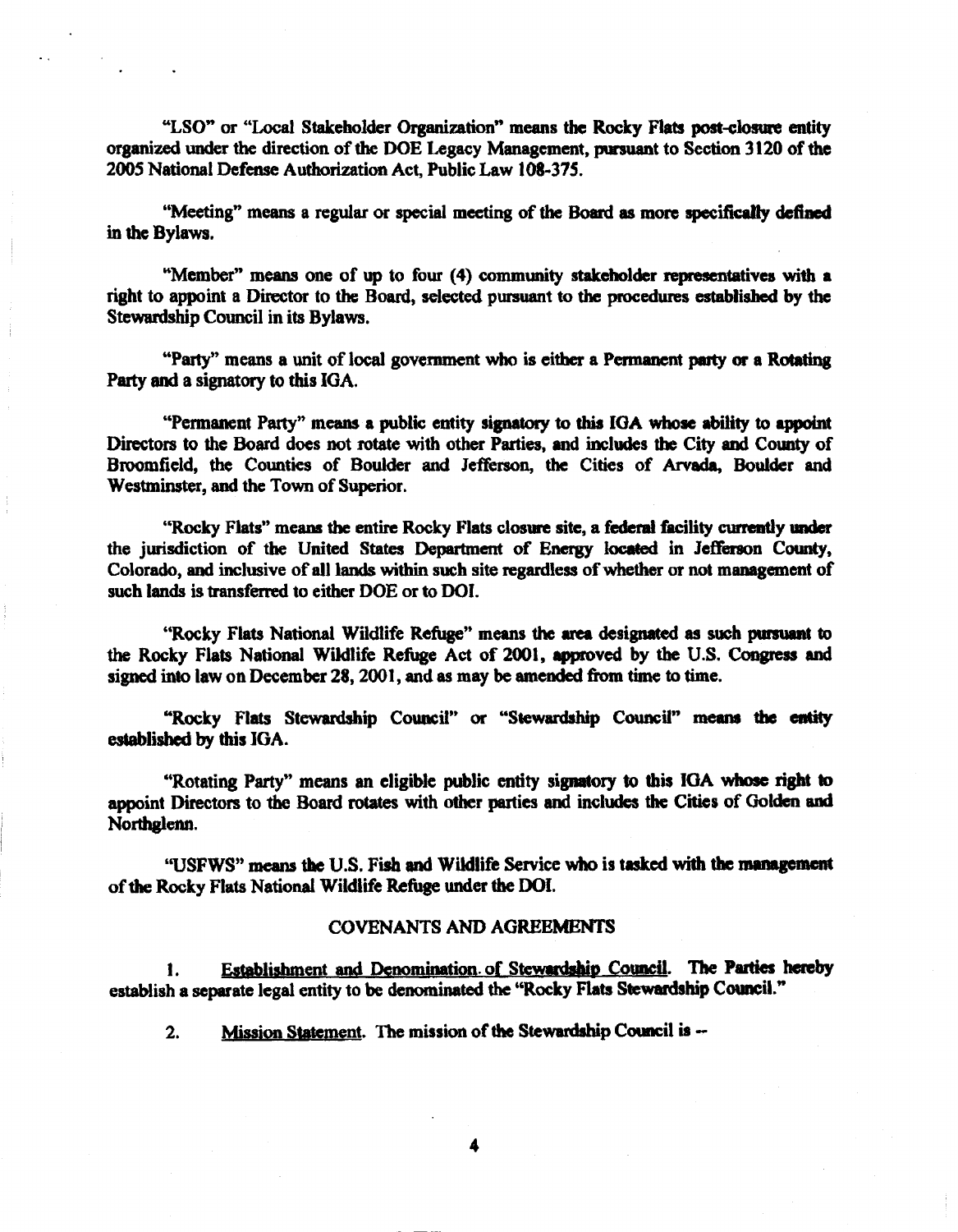- To provide continuing local oversight of activities occurring at the Rocky a. Flats site, to ensure that local government and community interests are met with regards to long-term stewardship of residual contamination and refuge management:
- b. To provide a forum to track issues related to former site employees, including but not limited to long-term health benefits and pension programs;
- To provide an ongoing mechanism to maintain public knowledge of c. Rocky Flats and to educate successive generations of ongoing needs and responsibilities regarding contaminant management and refuge management; and
- $\mathbf{d}$ . To provide an ongoing forum to address all other issues pertinent to Rocky Flats, as determined by the Stewardship Council Board of Directors.
- $3.$ Purposes. Specifically, the purposes of the Stewardship Council are:
	- To provide a forum for elected officials and community members to a. discuss with federal, state, and local elected officials and agencies issues related to the long-term stewardship and management of the Rocky Flats site.
	- ხ. To provide a forum for elected officials and community members to be briefed on the results of the operational and performance monitoring data of site operations.
	- To provide a mechanism for keeping elected officials and community c. members informed of the results of the monitoring data.
	- To provide a mechanism for educating succeeding generations about the d. residual hazards and the continued need for a comprehensive site-wide stewardship program.
	- To provide a forum for USFWS staff to work with elected officials and e. community members on issues related to the management of resources under that agency's jurisdiction.
	- To serve as the designated LSO, pursuant to Section 3120 of the 2005 f. National Defense Authorization Act, Public Law 108-375.
	- To serve as a participating agency under the National Environmental g. Protection Act (NEPA) for preparation of environmental impact assessments, serve as a participating agency under the Comprehensive Environmental Response, Compensation and Liability Act (CERCLA)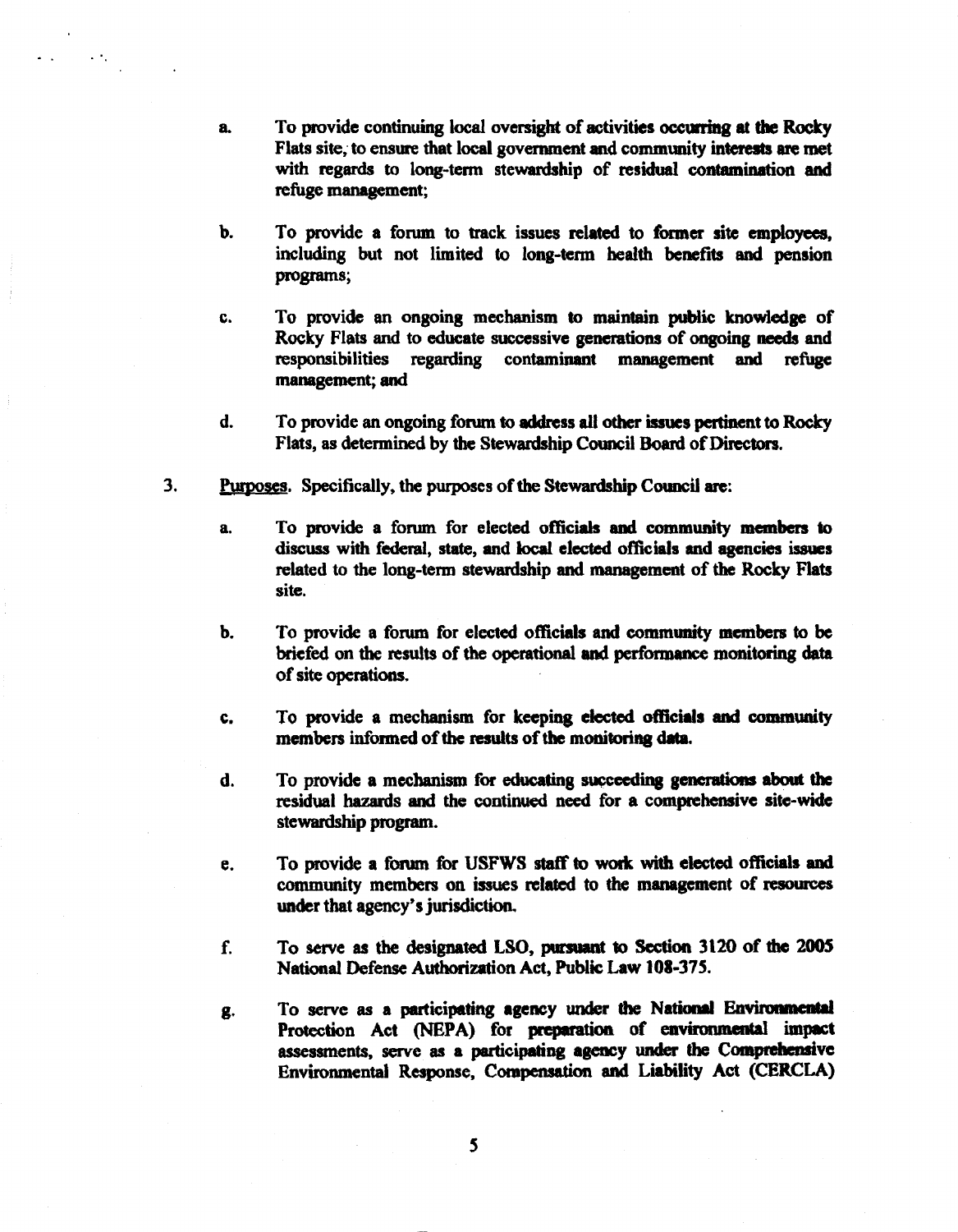Section 120(f), and assist the Parties in their consultative roles as provided in Section 27, Section 281 of the 1996 Rocky Flats Cleanup Agreement.

- h. To act as a spokesperson for the community's interest in Rocky Flats in discussions with other public and private entities concerning local issues affecting Rocky Flats.
- i. To provide a forum for all other issues pertinent to Rocky Flats, as determined by the Stewardship Council Board of Directors.

4. Powers. The Stewardship Council shall have the following powers, to the extent such powers are delegable functions or services lawfully authorized to the Parties, and to the extent they are reasonably related to the purposes stated above:

- Enter into contracts: a.
- Sue or be sued: b.
- Solicit and accept funds and in-kind contributions in whatever form, c. including grants, donations or loans;
- Incur revenue-based or other non-general obligation debt; đ.
- Own, buy, sell and lease real estate and personal property; e.
- f. Hire employees and retain agents, consultants and services;
- Administer and supervise grants and loans to other entities; g.
- h. Obtain insurance:
- Advocate policies, programs, funding and legislation with other i. governmental entities;
- Prepare and disseminate public information; j.
- k. Indemnify its directors, officers and employees to the extent they are operating within the scope of their capacities with the Stewardship Council:
- $\mathbf{l}$ . Establish projects, committees, trusts, foundations or other vehicles to help further the purposes of this IGA;
- Negotiate agreements on behalf of the Stewardship Council; m.
- Engage in lobbying activities in accordance with state and federal law; n.
- Perform services for a fee: O.
- Adopt bylaws: D.

And to have such other powers as may, from time to time, be agreed upon by the unanimous consent of the Parties pursuant to recommendation of the Board, except that the Stewardship Council shall not have the power to levy taxes.

Reservation of Powers. The powers of the Stewardship Council shall not be  $5.$ construed as restricting or limiting any Party, individually or severally, from performing any governmental or regulatory powers or duties otherwise granted by law. Each Party expressly reserves and retains its right to develop, adopt, implement and enforce, in its sole discretion, land use plans, land use, zoning and building regulations, redevelopment plans, capital improvement plans, and public improvement or service plans for property, buildings, and facilities within its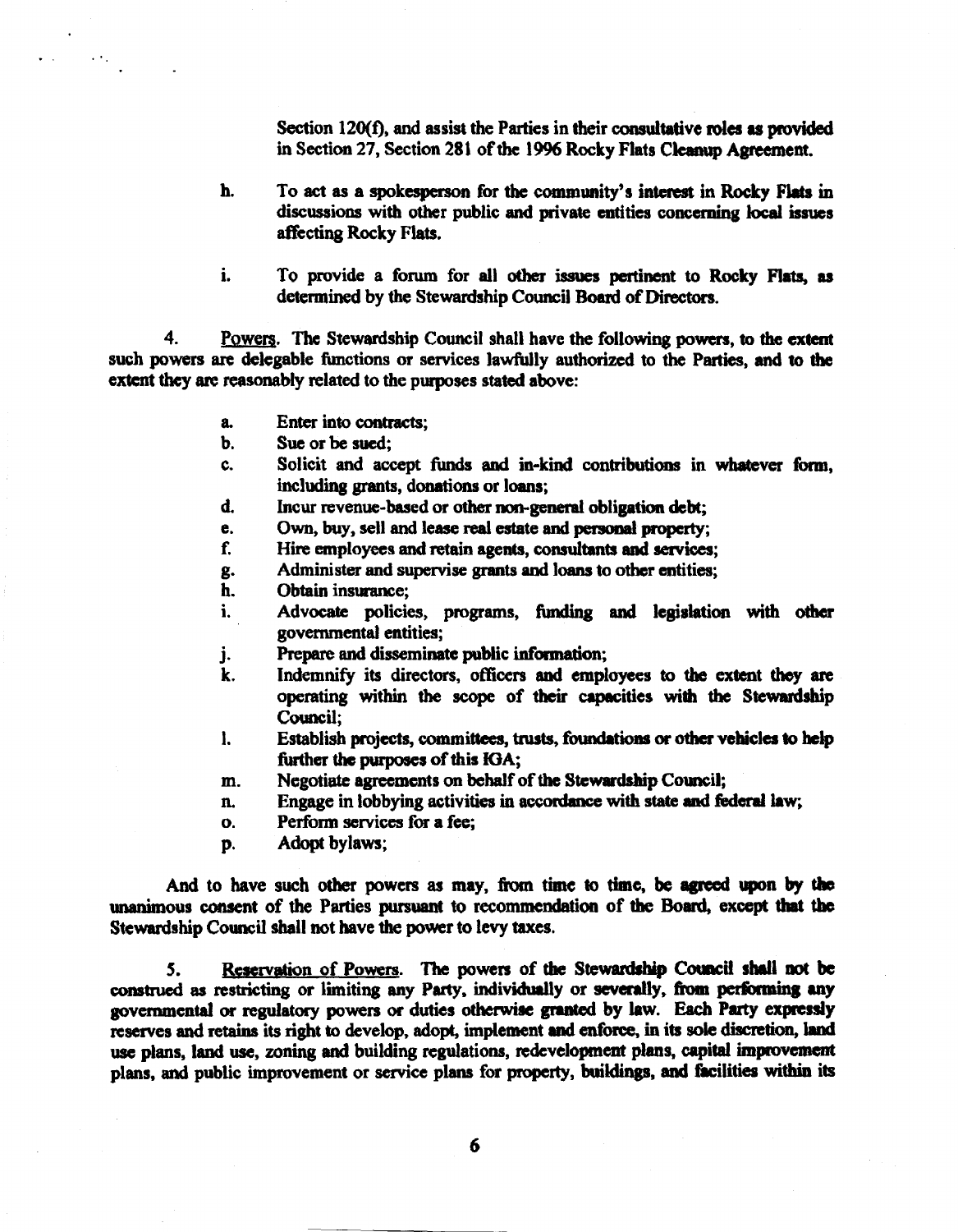jurisdiction. Nothing in this IGA shall be deemed to restrict, modify or otherwise impair the powers of any Party in any manner, including any separate or discrete actions which may be taken by any Party relating to Rocky Flats. However, it is the intention of the Parties that the Stewardship Council will be the forum for discussion of issues of mutual interest as pertaining to Rocky Flats.

Operations. It is the intent of the Parties that the Stewardship Council shall be a 6. political subdivision, and unit of local government of the state of Colorado and that the Stewardship Council shall abide by all federal, state and local laws applicable to governmental entities. To the extent that any of the Stewardship Council's funds are contributed by the Parties, then such funds shall be subject to their lawful appropriation by the respective Party. To the extent it is subject to the provisions of Article X, Section 20 of the Colorado Constitution, the Parties intend to establish the Stewardship Council as an enterprise thereunder. The procedures and operations of the Stewardship Council shall be subject to the provisions of this IGA and the Bylaws of the Board.

The Board shall annually prepare and adopt a budget pursuant to the provisions of Title 29, Art. 1, Part 1, C.R.S. The Board shall provide for an annual audit conducted by an independent accountant which complies with Title 29, Art. 1, Part 6, C.R.S., and with applicable federal regulations for receipt of federal funds. The Treasurer of the Board or his/her designee shall provide a detailed quarterly financial statement to all Directors and Alternate Directors. The Board shall annually prepare and distribute to the Parties and make available to the public a report of its performance. The financial statement shall include all revenues, revenue sources, expenditures and balances. The Stewardship Council shall operate in accordance with the Open Records Act, §§ 24-72-201, et seq., C.R.S.

Board of Directors. The legislative and administrative power of the 7. Stewardship Council shall be vested with a Board of Directors not to exceed twelve (12) in number, one representing each of the seven Permanent Parties, one representing one of the Rotating Parties, and one representing each of the Members (not to exceed four); each with one equal vote. The Directors shall be selected as set forth in this paragraph:

Permanent/Rotating Parties. Directors shall be designated in writing by a. each Party upon execution of this IGA, and annually thereafter on or before February 1 of each year. Parties may appoint one Director who shall be an elected official of the Party, and up to two Alternate Directors. A Director serves at the pleasure of the Party designating him or her and may be replaced by the Permanent Party at any time. Failure to take action by the specified dates shall not prevent a Party from designating its Director and Alternate Director(s). The Rotating Parties shall annually alternate with each other for each term of office for Director and Alternate Directors on the Stewardship Council Board. The process for selection of the Rotating Party to initially serve on the Board shall be provided for in the Bylaws.

Members. Following selection of the Members to the Board, and annually  $\mathbf b$ . thereafter on or before February 1 of each year, each Member shall designate in writing one Director and up to two Alternate Directors, to serve on the Board. However, in the

 $\overline{\mathbf{z}}$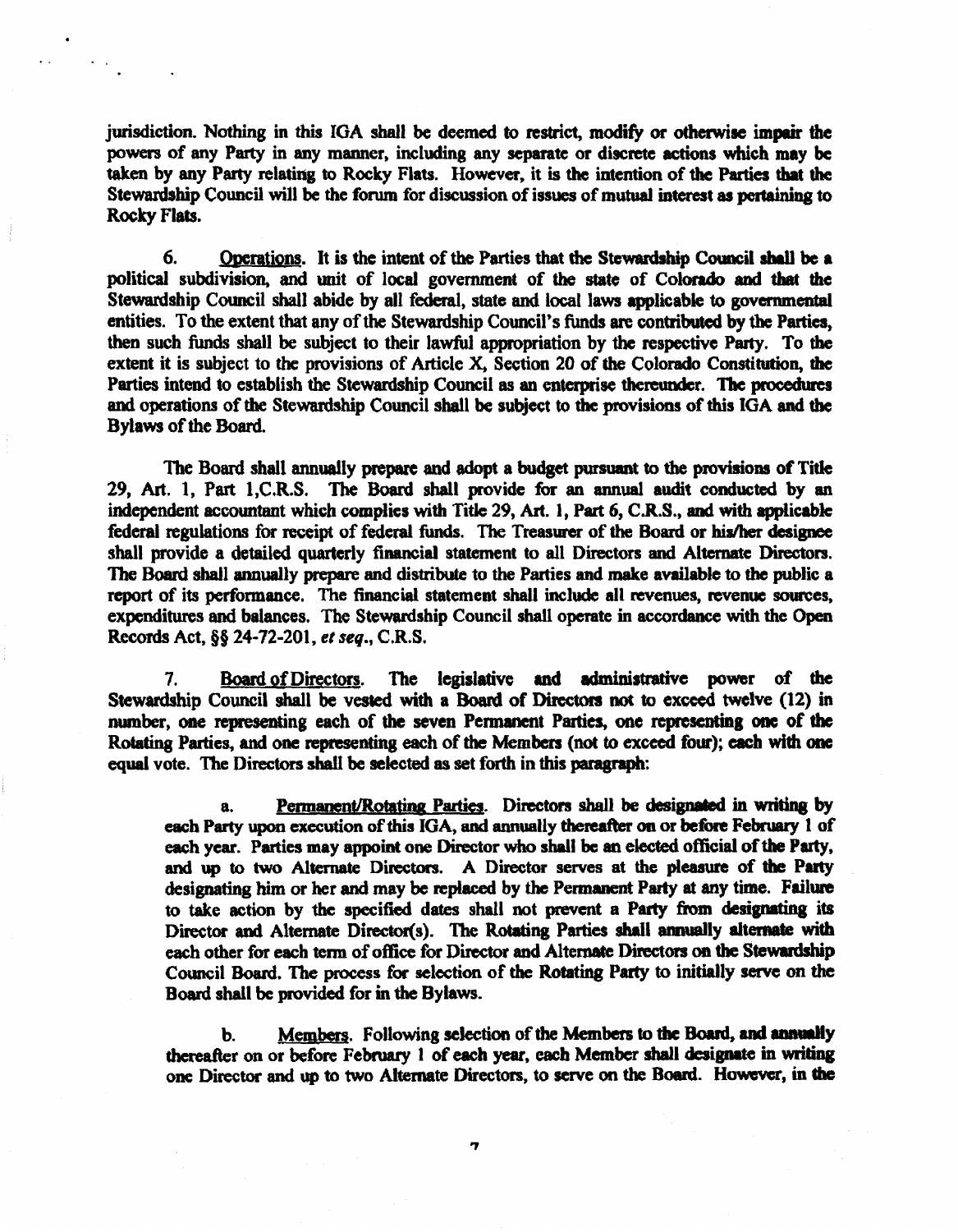event a Member is an individual rather than an entity, then such Member shall not be entitled to the appointment of Alternate Directors. A Member Director serves at the pleasure of the Member designating him or her, and may be replaced by the Member at any time. Failure to take action by the specified dates shall not prevent a Member from designating its Director and Alternate Director(s).

Term. A term of office for each Director shall be for one year, beginning C. February 1 and expiring January 31 of the following year, without limitation on successive or additional terms served by any Director, except as applicable for Rotating Parties.

 $\mathbf{d}_{\cdot}$ Oath. The Directors and Alternate Directors shall take an appropriate oath of office.

Alternate Directors. Alternate Directors may serve in lieu of Directors in  $\mathbf{e}$ . the event of absence, resignation or removal of Directors.

Compensation. Directors shall receive no salary or compensation for their f. services, except to cover such expenses as may be provided in the Bylaws.

Ex-Officio Directors. The Board may provide in the Bylaws for nong. voting ex-officio members.

h. Chair/Officers. The Board shall annually elect a Chair of the Board in accordance with procedures established in the Bylaws, who must also be a Director, who shall preside at all regular or special meetings of the Board and who shall serve at the pleasure of the Board, and such other officers as may be provided in the Bylaws. The Board may act by motion or resolution.

i. Board Procedures. Board procedural matters, including agenda, quorum, voting, meeting and notice requirements shall be established in the Bylaws, except as set forth in this IGA.

Actions of Board. Actions of the Board require an affirmative vote of at i. least nine Directors. In the event a decision is made with less than a unanimous vote, a Director in the minority may include a statement in the record reflecting its views.

Establishment of Committees. The Board may establish committees to assist the 8. Board in the discharge of its duties and to make recommendations on matters before the Board. Committees may include members who are not Directors. Committee members shall be appointed by the Board. The composition, appointment, duties, and operations of committees shall be defined in the Bylaws.

Meetings. Regular meetings of the Board shall be held at such times as the Board 9. shall from time to time establish, but not less than quarterly, unless otherwise provided for in the Bylaws. No regular meeting of the Board shall occur without written notice to each Director and

8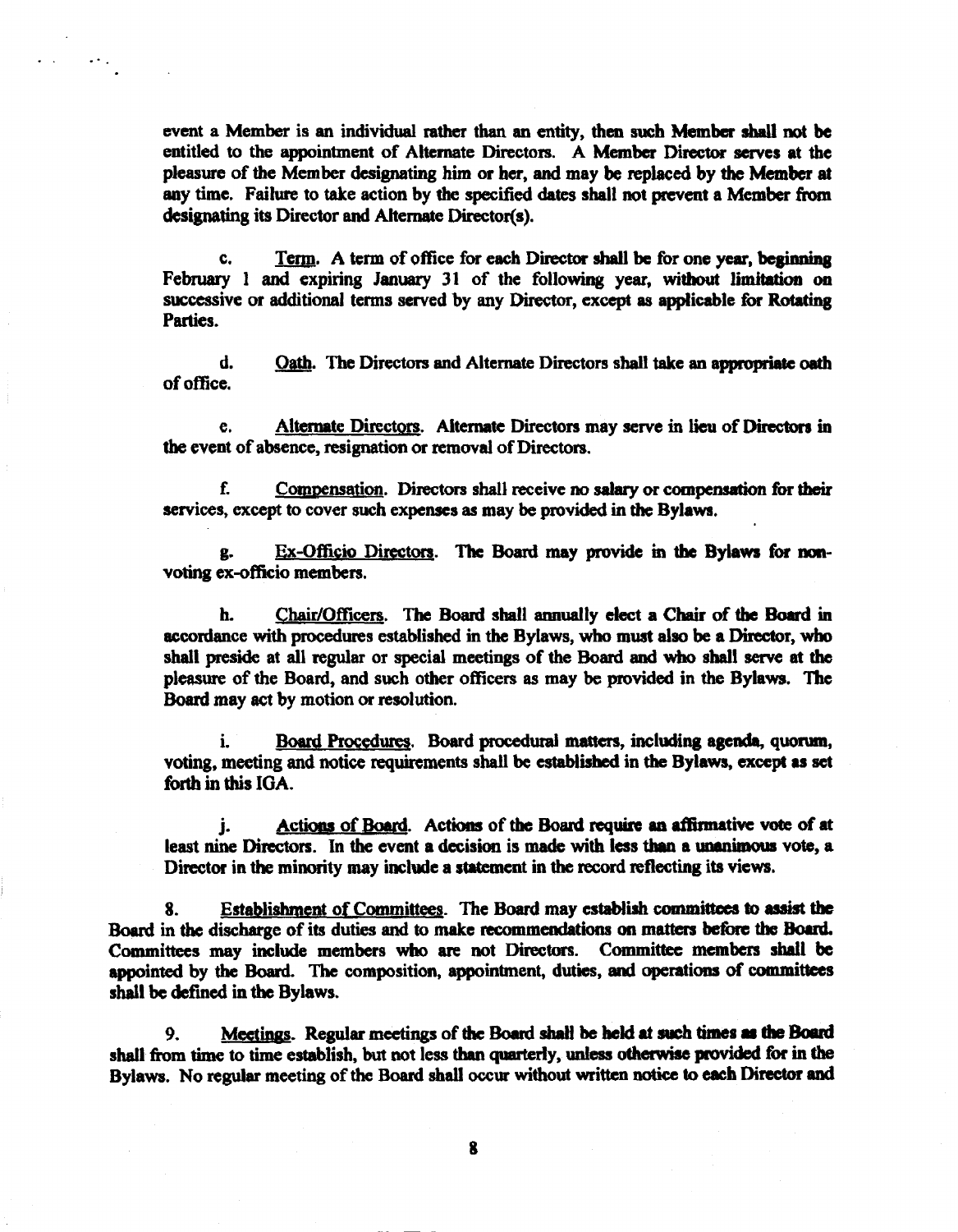Alternate Director of the time, date, and place of such meeting, together with a written agenda; provided, however, the actions of the Board shall not be limited to matters on such agenda. Special meetings of the Board may be held as provided in the Bylaws. All regular and special meetings of the Board and committees shall be conducted pursuant to the Open Meetings Law, §§ 24-6-401, et seq., C.R.S.

Term, Withdrawal and Dissolution. This IGA shall commence on the date of its 10. full execution by all the Parties, and shall remain in effect until the earliest of

termination or rescission by the unanimous written agreement of all Parties, or a.

decrease of the number of Parties to fewer than six, or b.

 $\mathbf{L}$ 

lack of a unanimous triennial determination by the Parties that the Stewardship C. Council should continue for an additional three (3) years. Every third calendar year, commencing from the effective date of this IGA until termination of the Stewardship Council, the Parties agree to consider whether to continue the Stewardship Council's existence.

Any Party may withdraw from participation in this IGA upon thirty days' written notice to the Board of its intent to withdraw, and contingent upon adequate provision for satisfaction of its outstanding debt or other obligations of the withdrawing Party which such Party had previously agreed to pay.

Distribution, Disposition, or Division of Assets. The Board shall have the power 11. to make all decisions regarding the distribution, disposition, or division of assets of the Stewardship Council as it deems appropriate.

Amendments. This IGA contains all the terms agreed upon by and among the  $12.$ Parties. Any amendments or modifications to this IGA must be reduced to writing and executed by all Parties to be valid and binding.

Indemnification. To the extent permitted by law, the Stewardship Council shall 13. indemnify and defend each Director, Alternate Director, officer and employee in connection with any claim or actual or threatened suit, action or proceeding (civil, criminal, or other, including appeals), in which he or she may be acting in his or her official capacity by reason of his or her being or having been such Director, Alternate Director, officer or employee, or by reason of any action or omission by him or her in any such capacity, and shall pay any judgment resulting therefrom, except any liability arising from criminal offenses or willful misconduct or gross The Stewardship Council shall further indemnify and defend each Party in negligence. connection with any claim or actual or threatened suit, action or proceeding (civil, criminal, or other, including appeals), in which the Party may be acting in its capacity as a participant in the Stewardship Council, and shall pay any judgment resulting therefrom, except for liability arising from criminal offenses or willful misconduct or gross negligence. Such indemnification and duty to defend in either event shall be subject to and limited by the resources of the Stewardship Council available for such purposes. This indemnification shall in no way be construed to be an indemnification of a Party in connection with a claim, suit, action or proceeding brought by

9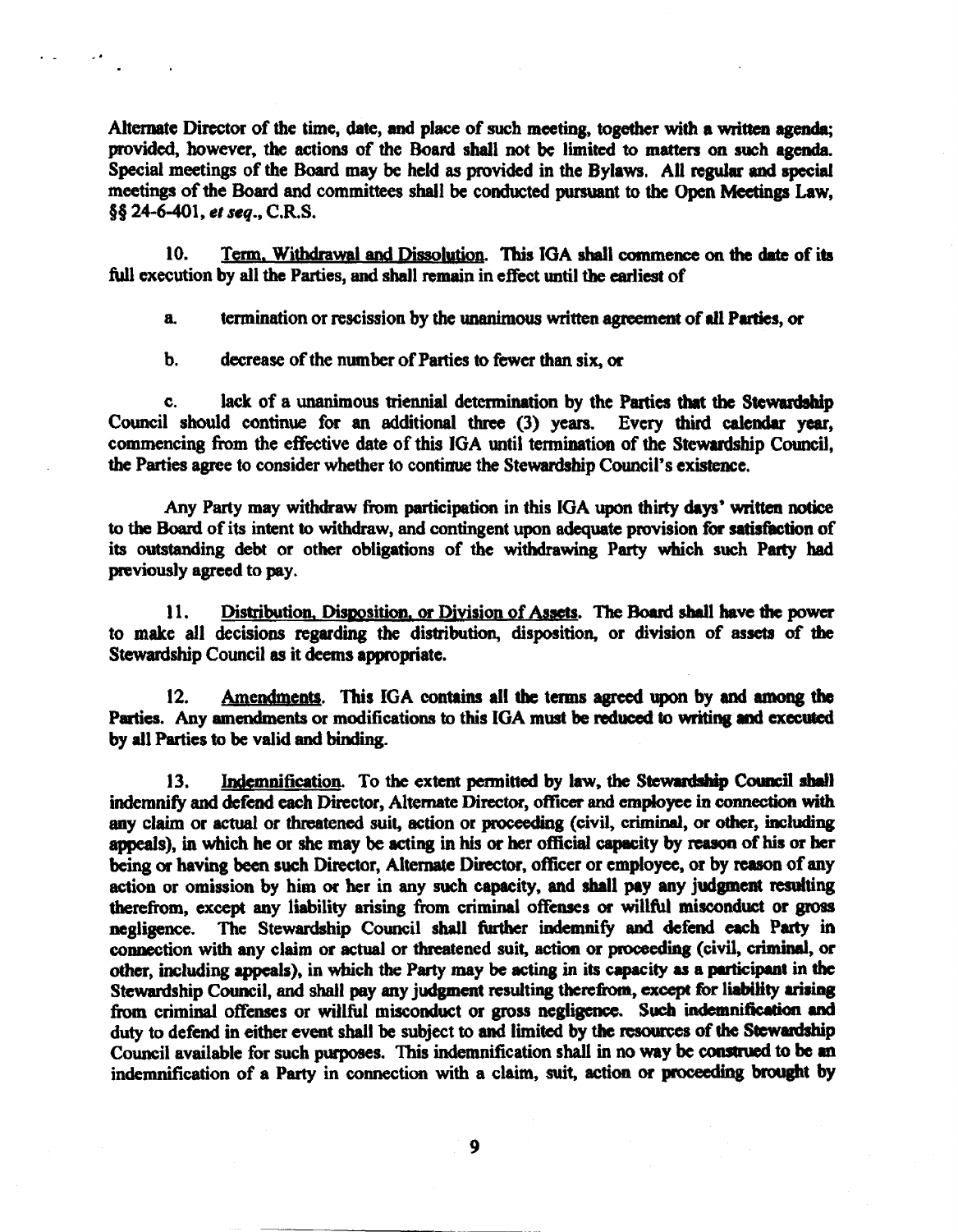another Party, Director, Alternate Director, officer or employee, nor shall it be construed as a waiver of the Governmental Immunity Act. The Board shall obtain and maintain in force liability and public officials' insurance in amounts it deems appropriate.

No Obligations. No obligations of the Stewardship Council shall be deemed to be 14. an obligation or indebtedness of any Party. The Stewardship Council may not impose any involuntary charges or assessments on Parties.

15. Severability. If any provision of this IGA, or the application thereof to any person, entity or circumstances, is held invalid, such invalidity shall not affect other provisions or applications of this IGA, which can be given effect without the invalid provision or application, and to this end the provisions of this IGA, and each and every provision thereof, are declared to be severable.

Applicable Laws. This IGA shall be governed by and construed in accordance 16. with the laws of the State of Colorado.

Assignability. No Party to this IGA may assign or transfer any of its rights or 17. obligations hereunder without the prior written consent of all the non-assigning Parties.

Binding Effect. The provisions of this IGA shall bind and shall inure to the 18. benefit of the Parties and to their respective successors and permitted assigns, if any.

Enforcement. The Parties agree and acknowledge that this IGA may be enforced 19. in law or in equity, by decree of specific performance. No Party's rights under the Colorado Governmental Immunity Act shall be modified, abridged or deemed to be waived pursuant to the application or interpretation of this paragraph.

Counterpart Execution. This IGA may be executed in several counterparts, each 20. of which shall be deemed an original, and all of which together shall constitute one and the same instrument.

IN WITNESS WHEREOF, the Parties have executed this IGA effective as of the date first written above.

**RFCLOGASO RTVWII14** 0504,0211

 $\ddot{\phantom{a}}$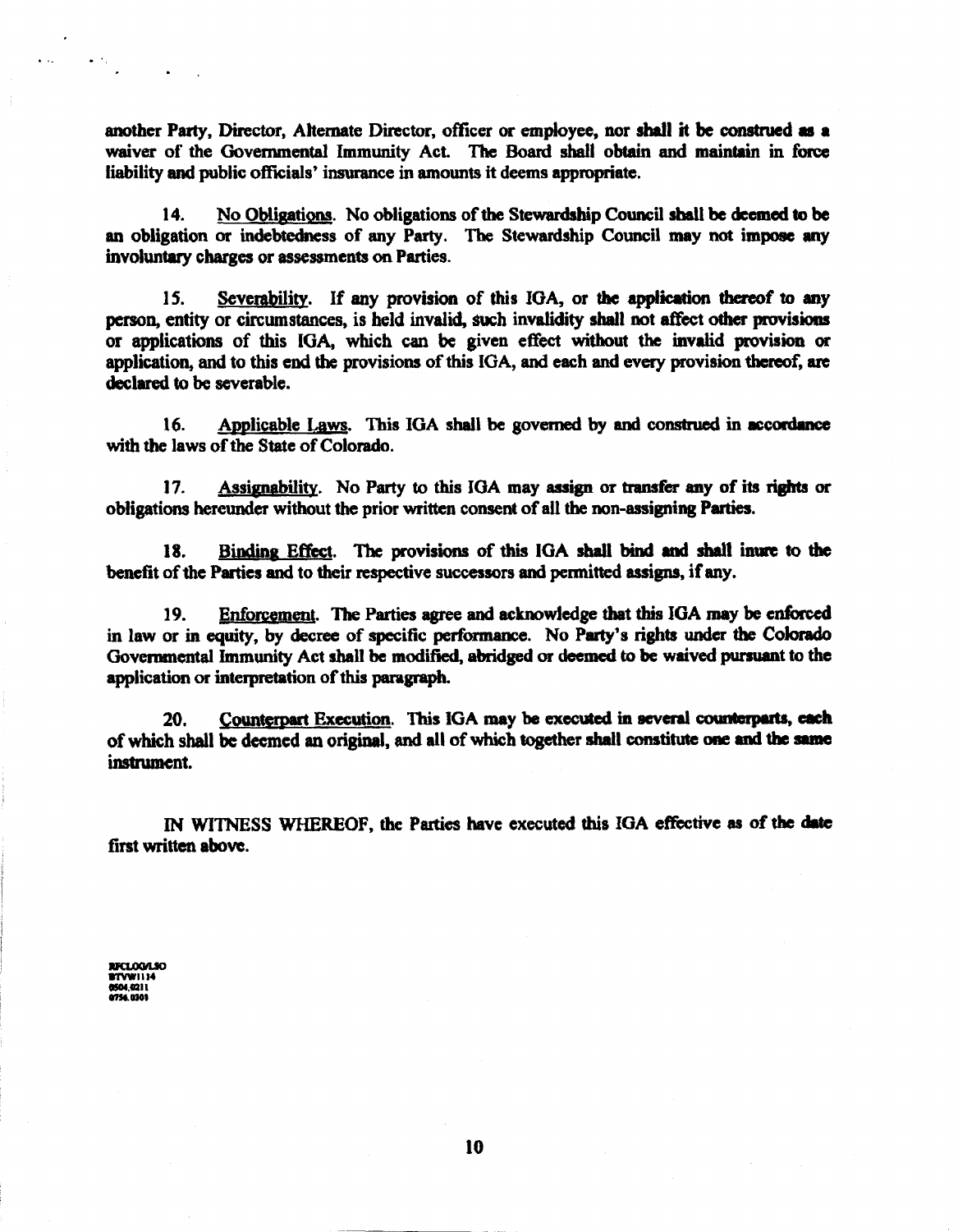**CITY OF ARVADA** 

Date: 9annew 23,200

By: MAYOR

+ Known Robert A Hest:



 $13$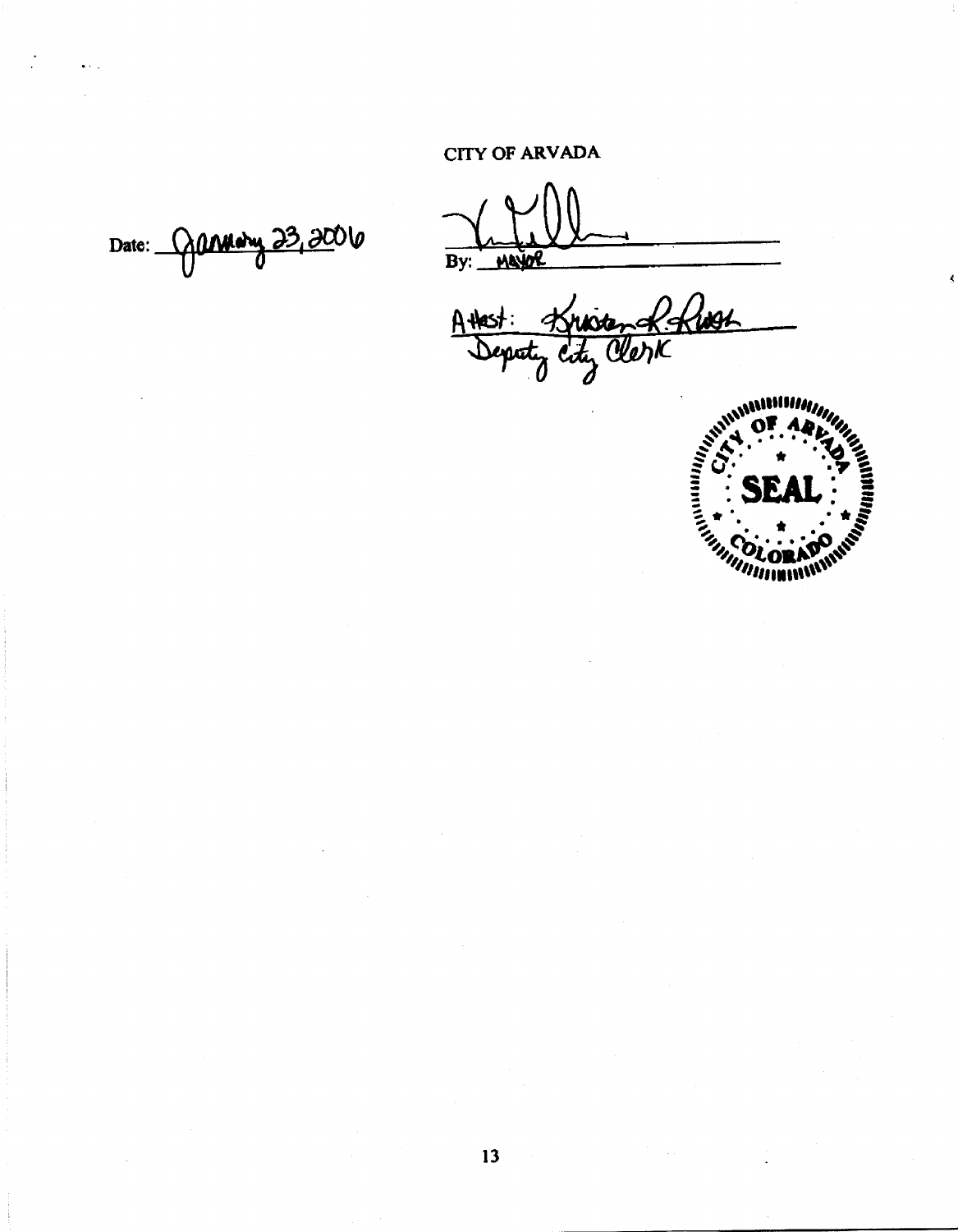**CITY OF BOULDER** 

Date: *Jun. 29, 2006* 

By: Lead W. Gur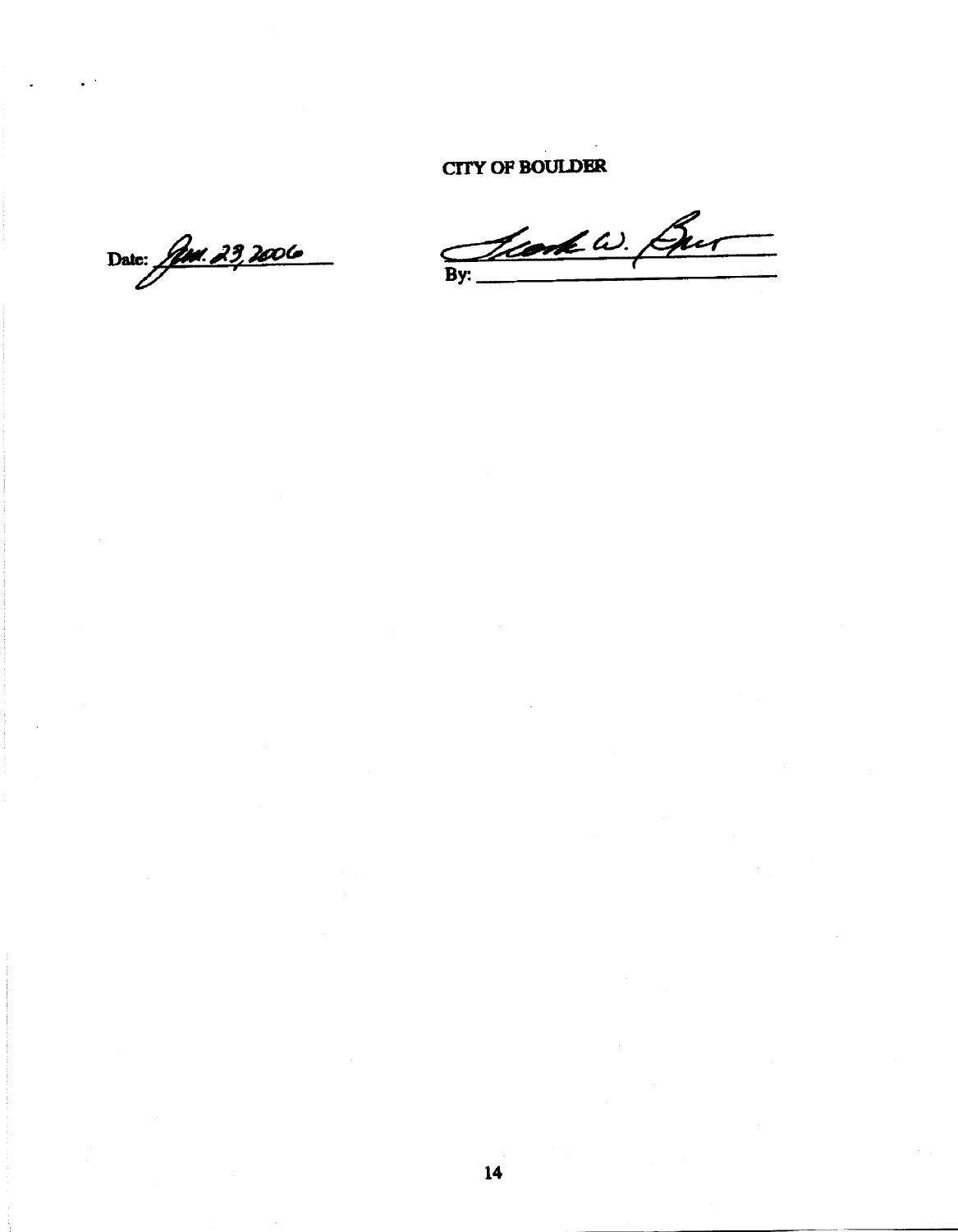# **COUNTY OF BOULDER**

Date: January 24, 2006

 $\overline{By:}$  $\overline{\mathcal{D}}$ l مع

**Ben Pearlman<br>Chair, Board of<br>County Commissioners**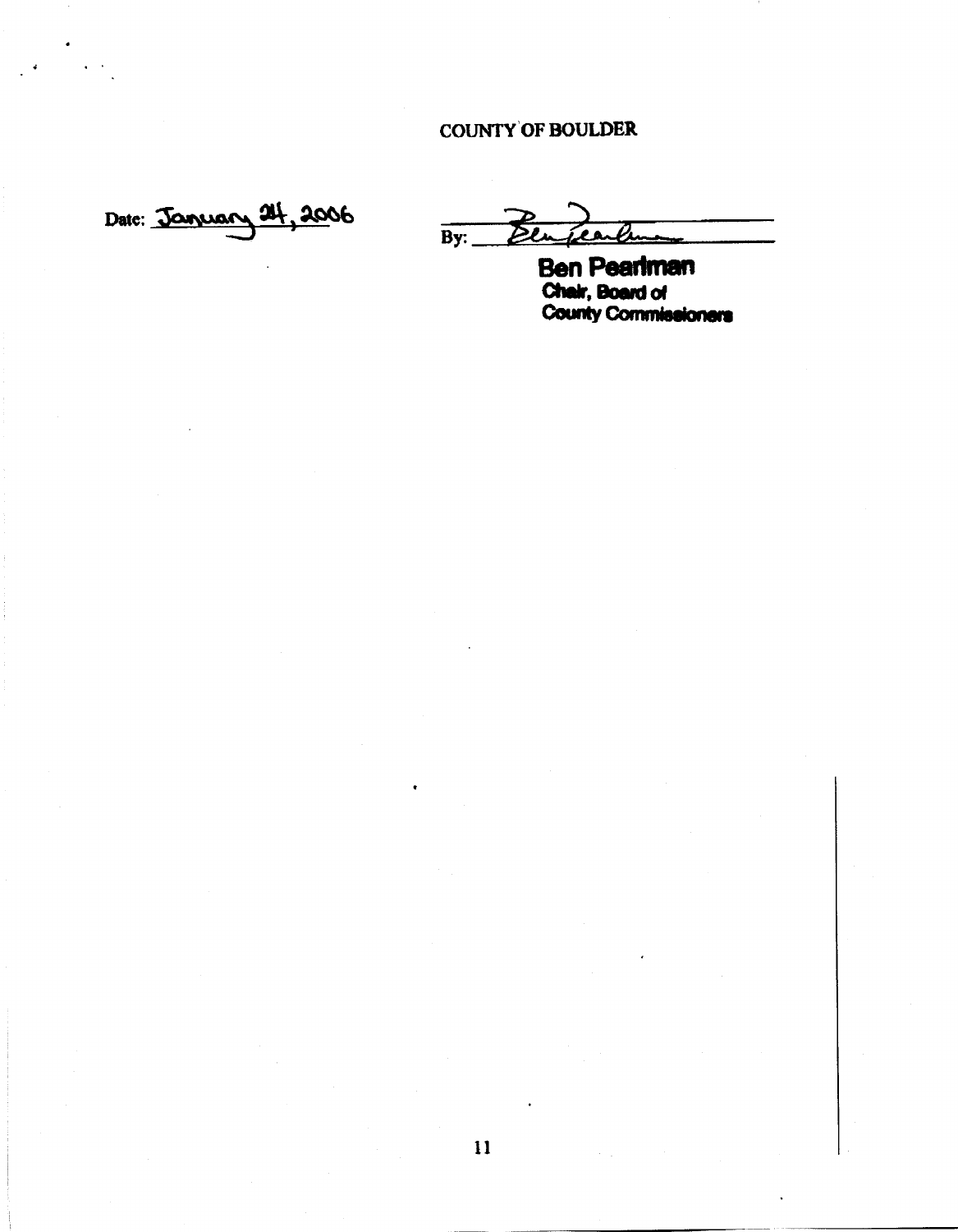# CITY AND COUNTY OF BROOMFIELD

By: Karen Stuart, Mayor

Date: 01/24/2006



ATTEST: <u> Jaicia Kegemen</u>

**NED AS TO!**  $+1 - 1 - 1$ 

**City & County Attorney**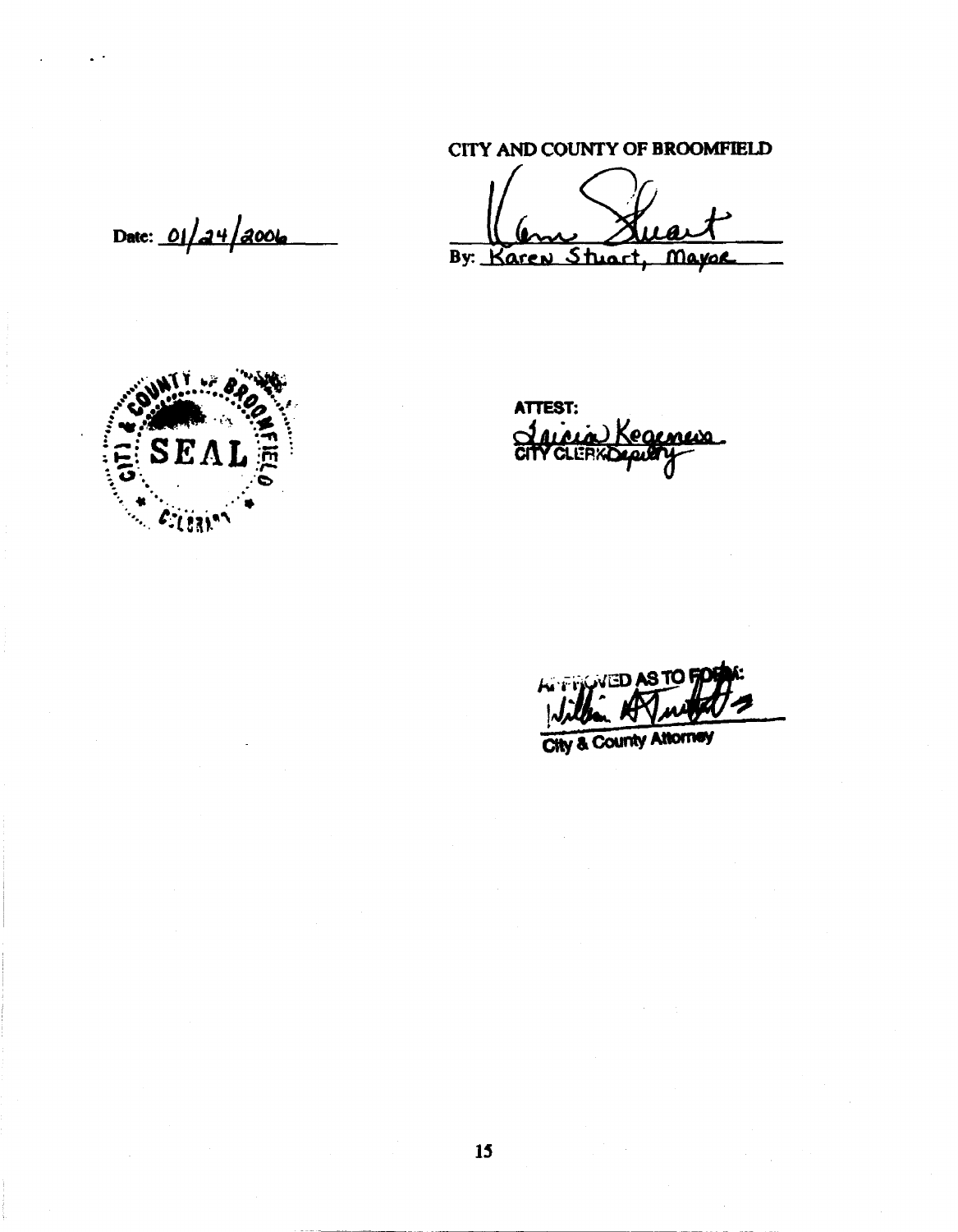# CITY OF GOLDEN

Date:  $2/9/06$ 

 $\frac{C\sqrt{b} \mod b}{\frac{1}{100}}$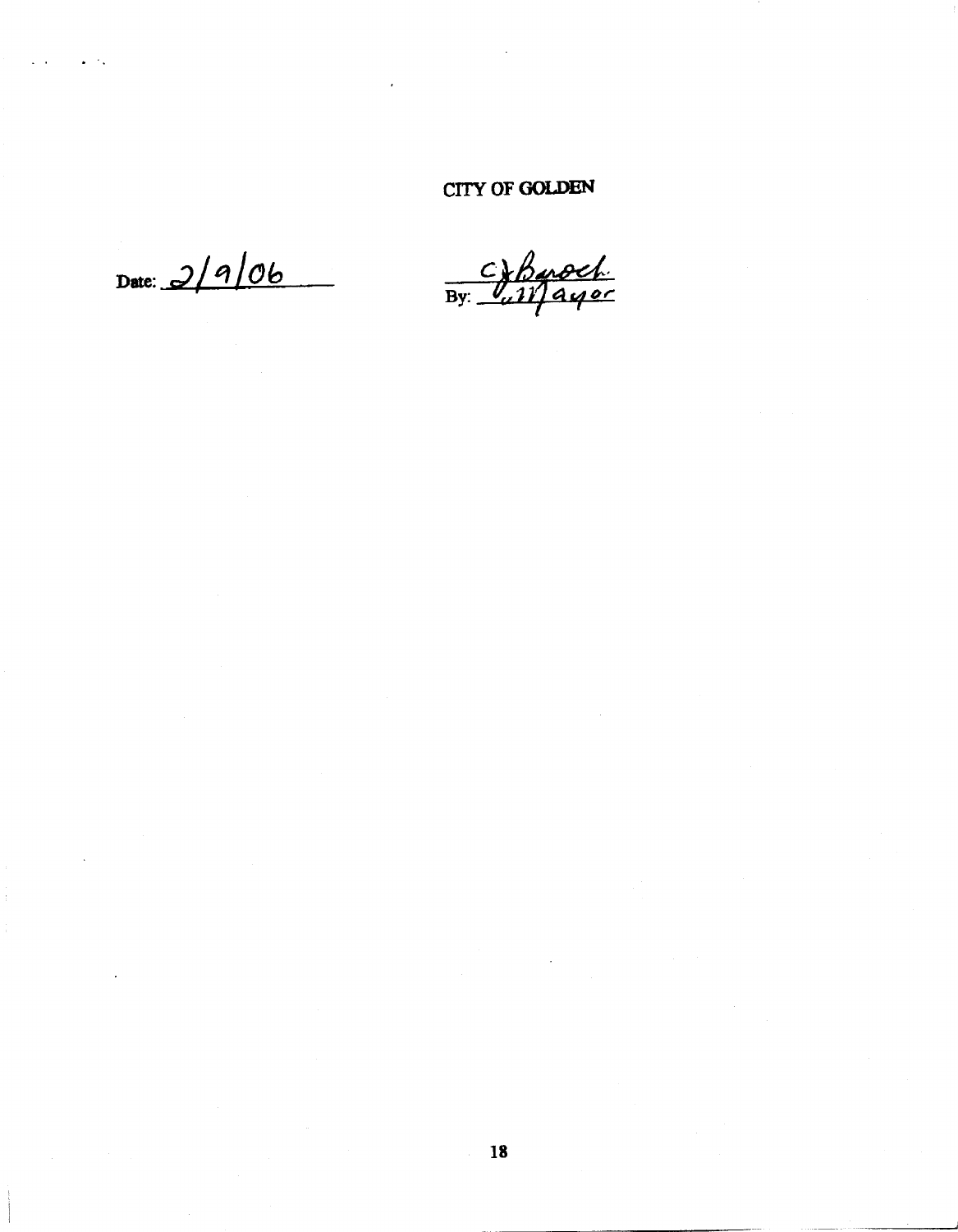**COUNTY OF JEFFERSON** 

Date:  $2 - 1 - 2006$ 

 $\frac{2}{\sqrt{2}}$  $\overline{\text{vin} \text{McC}}$  $\overline{By:}$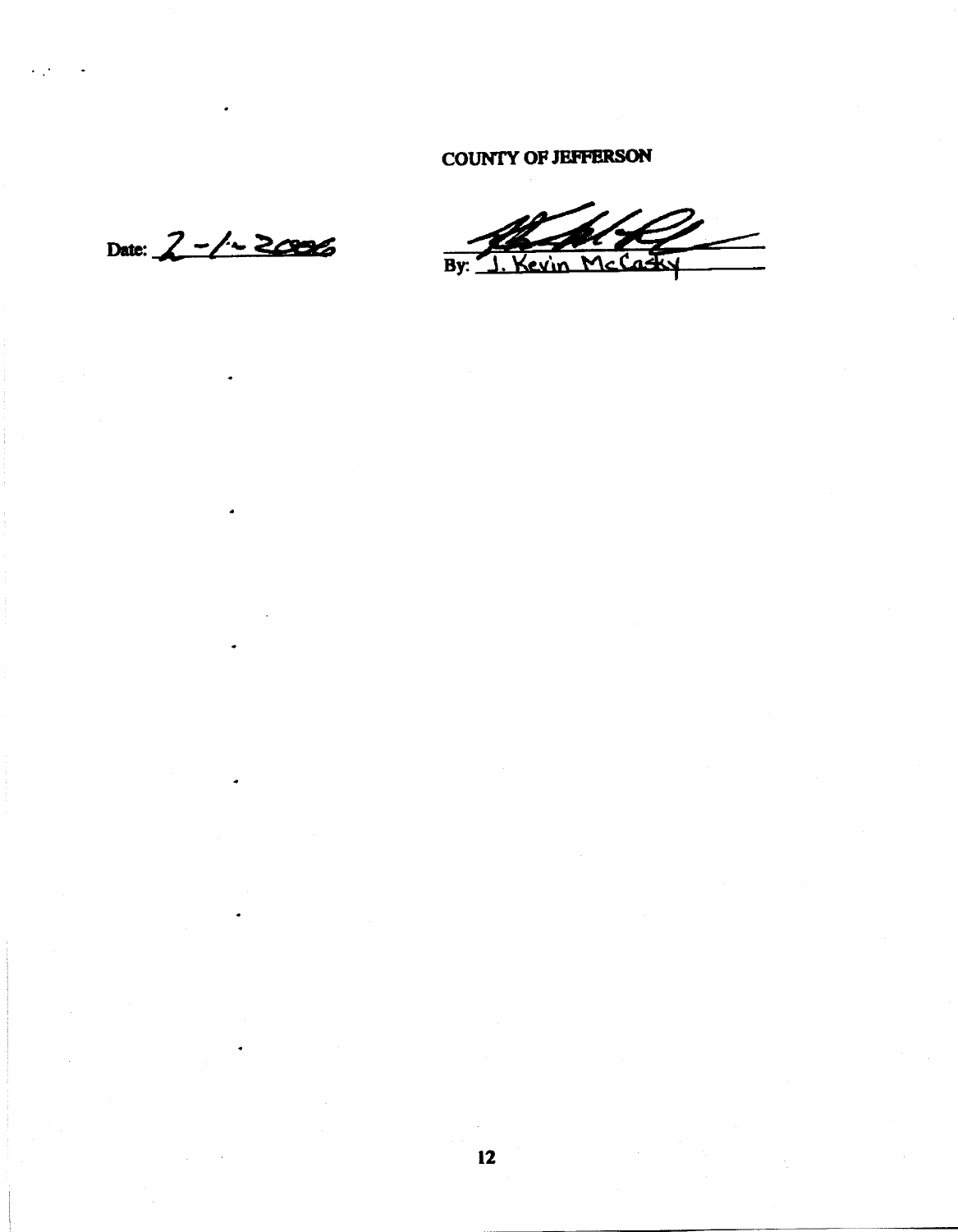# **CITY OF NORTHGLENN**

Date:  $\sqrt{-26}$  06

 $\bullet$  .  $\bullet$  .

Dafflu, Milon<br>By: Hardcen m. dorak,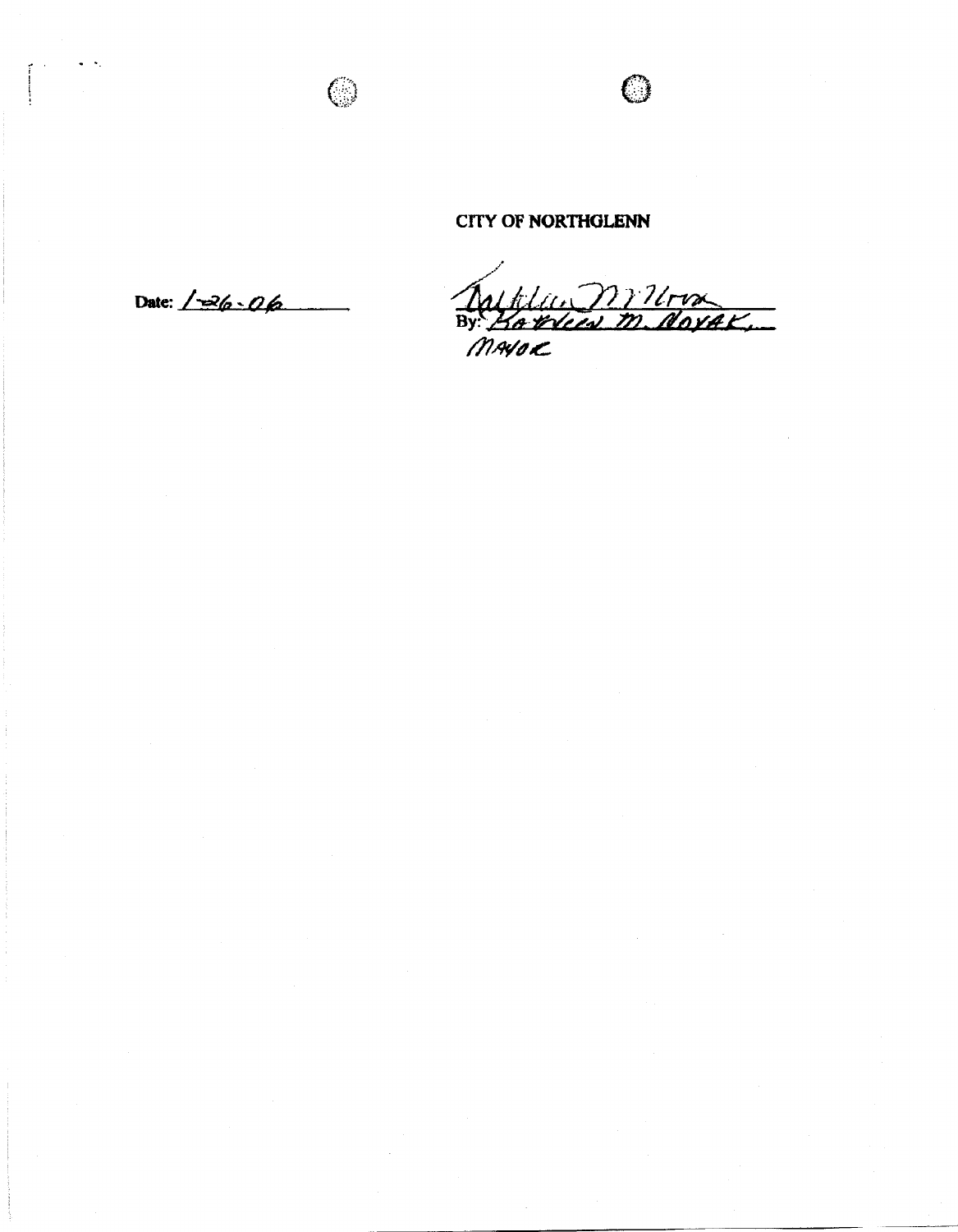# TOWN OF SUPERIOR

Date:  $1 - 26 - 06$ 

By: Mark Hamilton

ATTEST: Phyllis Clerk **Town**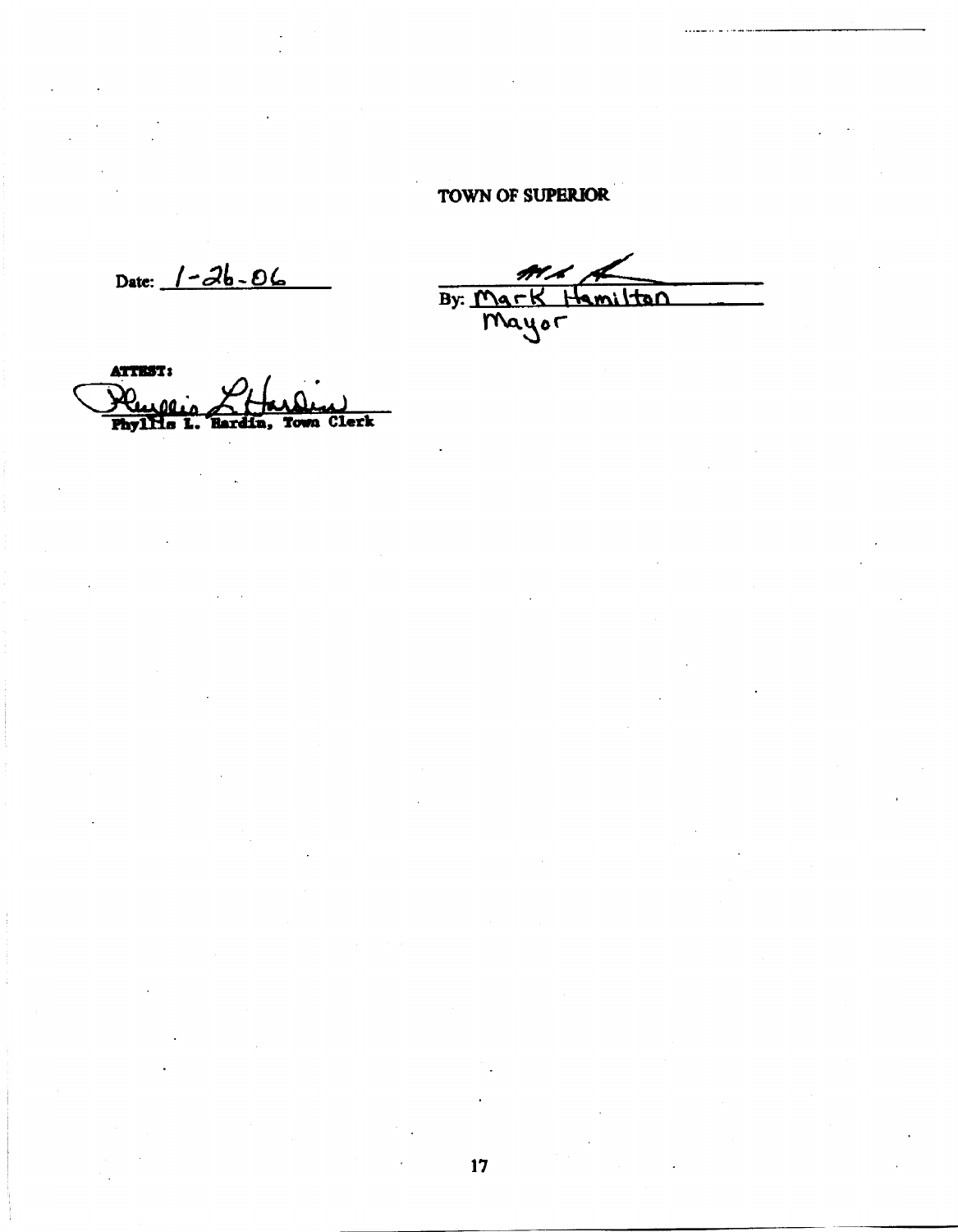# **CITY OF WESTMINSTER**

Date: February 13, 2006

 $rac{1}{\sqrt{2}}$  $\mathbf{r}$  $\overline{By:}$ Mayor

ATTEST:

Baile years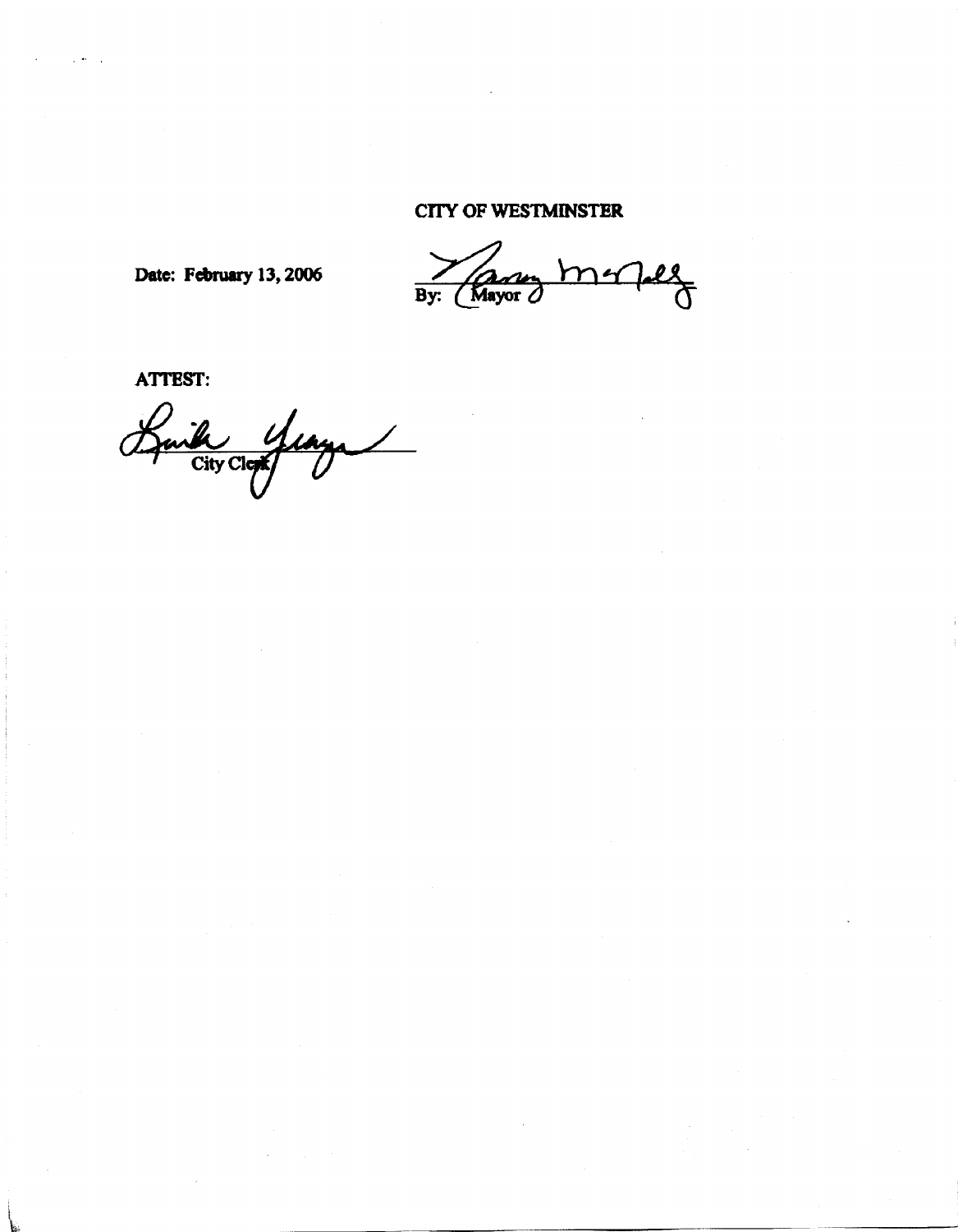Seter<sub>8</sub>  $Wall.P.C.$ **ATTORNEYS AT LAW** 

Kim J. Seter Barbara T. Vander Wall Jacqueline C. Murphy Staci A. Usagani Kyle N. Brunger

TO:

Parties to and Members of the Rocky Flats Stewardship Council:

City of Arvada **Boulder County** City of Golden City of Northglenn City of Westminster Rocky Flats Cold War Museum Karen Imbierowicz

City of Boulder City and County of Broomfield Jefferson County Town of Superior League of Women Voters **Rocky Flats Homesteaders** 

FROM: Barbara T. Vander Wall, Seter & Vander Wall, P.C.

RE: Rocky Flats Stewardship Council/Annual Appointment of Board of Directors

DATE: December 19, 2008

In accordance with the Intergovernmental Agreement (IGA) establishing the Rocky Flats Stewardship Council and Article II of the Stewardship Council's Bylaws, the Directors shall be appointed for a term of one year commencing February 1. Each *Party* is required to appoint one director who shall be an elected official of the *Party*, and up to two alternate directors, who may be either an elected official or a staff member of the Party, to serve on the Board. Each Member entity is required to designate one director and up to two alternate directors to serve on the Board.

We are requesting that you advise our office, or the Stewardship Council (Attention: David Abelson), of the official representative and alternate(s) for your entity. We also ask that you forward written designation of the representative and alternate(s) as well as a copy of the corresponding resolution or other document evidencing approval of the appointment.

Should you have any questions please do not hesitate to call our office at (303) 770-2700, or David Abelson at the Stewardship's office at (303) 412-1200.

Thank you in advance for your prompt attention to this matter.

David Abelson, Executive Director cc:

/RFSCO/MEMO **BGH1119** 0756.0011

7400 E. Orchard Road · Suite 3300 · Greenwood Village, CO 80111 · 303-770-2700 · Fax: 303-770-2701 · svw@svwpc.com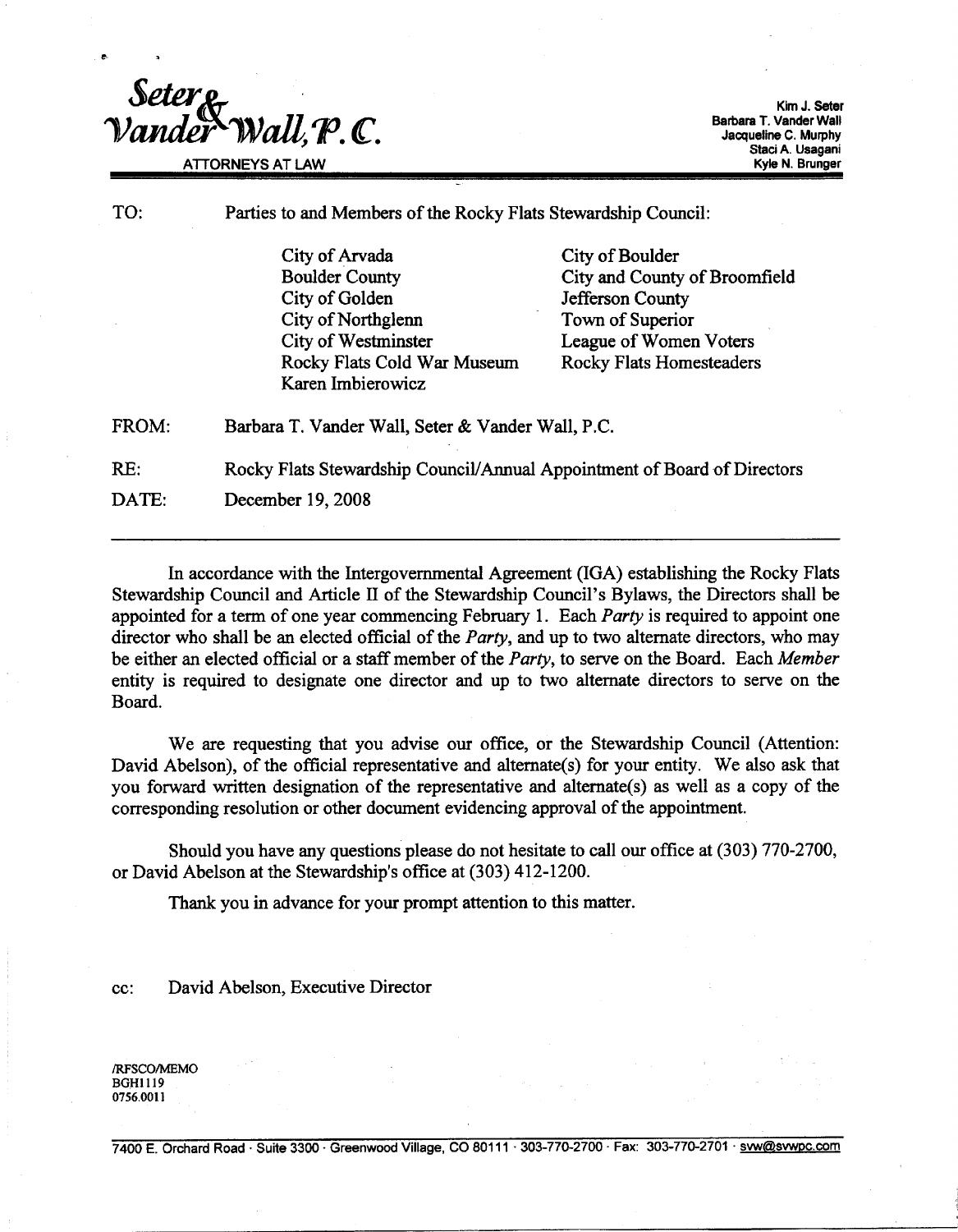### ROCKY FLATS STEWARDSHIP COUNCIL - DISTRIBUTION LIST -

#### **Boulder County Commissioners**

P.O. Box 471 Boulder, CO 80306

| Chair:                     | <b>Ben Pearlman</b> |
|----------------------------|---------------------|
| Legal Counsel:             | H. Lawrence Hoyt    |
| Intergovernmental          |                     |
| <b>Relations Director:</b> | Michelle Krezek     |
| Elected Official Rep:      | Ben Pearlman        |
| Alternate:                 | <b>Megan Davis</b>  |

## **Jefferson County Commissioners**

100 Jefferson County Parkway Golden, CO 80419

| <b>Kathy Hartman</b> |
|----------------------|
| Ellen Wakeman        |
| Jim Moore            |
| Jim Congrove         |
| Kate Newman          |
| Jim Moore            |
|                      |

#### **City of Arvada**

8101 Ralston Rd. Box 8101 Arvada, CO 80001

| Mayor:                | <b>Bob Frie</b>          |
|-----------------------|--------------------------|
| Legal Counsel:        | <b>Christopher Daly</b>  |
| <b>City Manager</b>   | Craig Kocian             |
| Elected Official Rep: | <b>Lorraine Anderson</b> |
| Alternate:            | Clark Johnson            |

# **City of Boulder**

**Box 791** Boulder, CO 80306

> Mayor: Shaun McGrath Legal Counsel: City Manager: Elected Official Rep:<br>
> 1<sup>st</sup> Alternate:<br>
> 2<sup>nd</sup> Alternate:

Jerry P. Gordon Jane S. Brautigam Lisa Morzel Matt Jones Carl Castillo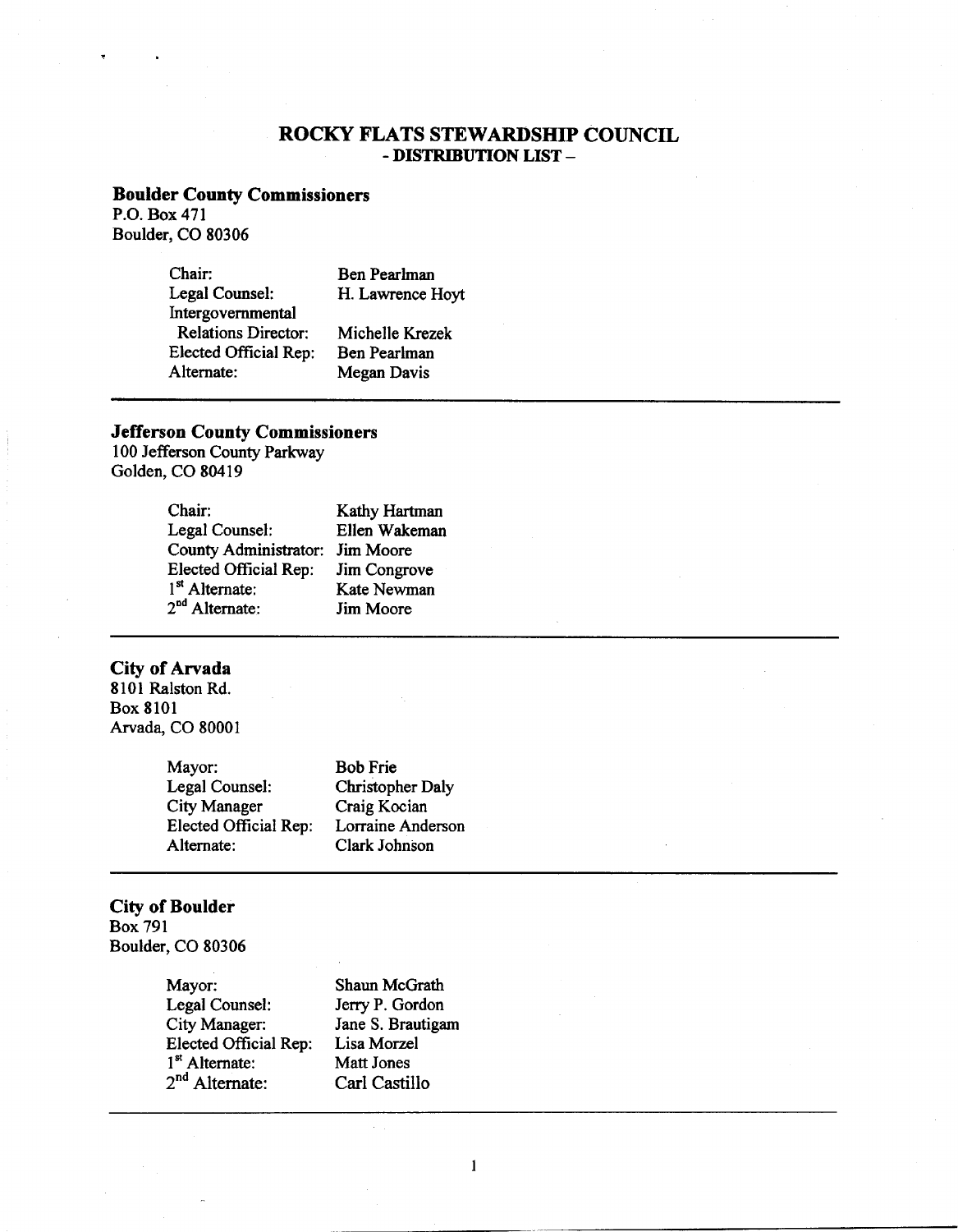# City and County of Broomfield<br>#1 Des Combes Drive

Broomfield, CO 80020

| Mayor:                       | <b>Patrick Quinn</b>   |
|------------------------------|------------------------|
| Legal Counsel:               | <b>William Tuthill</b> |
| City/County Manager:         | George DiCiero         |
| <b>Elected Official Rep:</b> | Lori Cox               |
| 1 <sup>st</sup> Alternate    | Todd Schumacher        |
| $2nd$ Alternate:             |                        |

Town of Superior<br>124 E. Coal Creek Drive Superior, CO 80027

| Mayor:                       | <b>Andrew Muckle</b>  |
|------------------------------|-----------------------|
| Legal Counsel:               | Kendra Carberry       |
| Town Manager:                | Scott Randall         |
| <b>Elected Official Rep:</b> | <b>Andrew Muckle</b>  |
| Alternate:                   | <b>Matthew Magley</b> |

City of Westminster<br>4800 W.  $92<sup>nd</sup>$  Avenue Westminster, CO 80031

| Mayor:                | Nancy McNally       |
|-----------------------|---------------------|
| Legal Counsel:        | Martin McCullough   |
| City Manager:         | <b>Brent McFall</b> |
| Elected Official Rep: | <b>Bob Briggs</b>   |
| Alternate:            | Ron Hellbusch       |

City of Golden<br>911  $10^{\text{th}}$  St.<br>Golden, CO 80401

| Mayor:                | Jacob Smith     |
|-----------------------|-----------------|
| Legal Counsel:        | Dave Williamson |
| City Manager:         | Mike Bestor     |
| Elected Official Rep: | William Fisher  |
| Alternate:            | Jacob Smith     |
|                       |                 |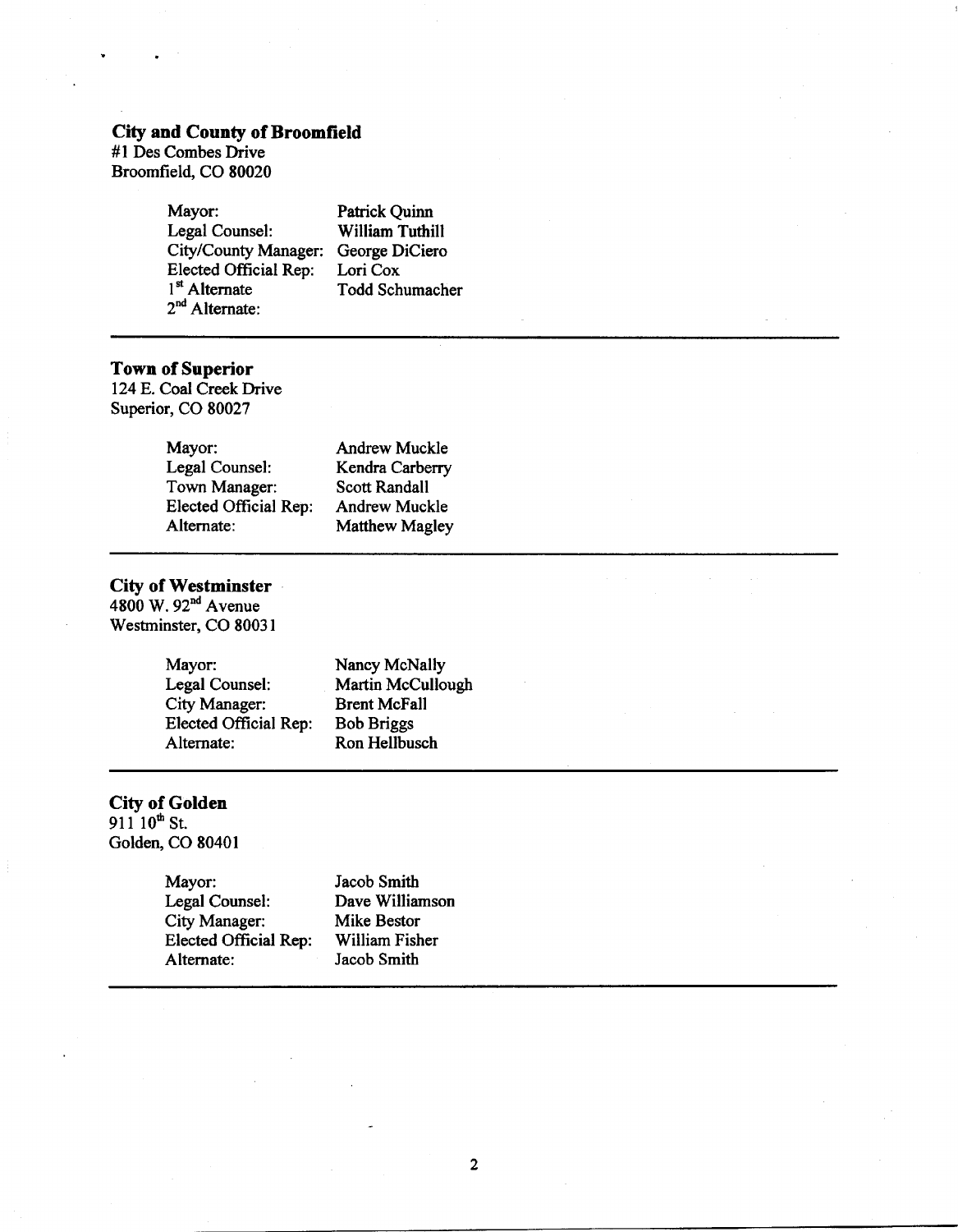# **City of Northglenn**

11701 Community Center Dr. Northglenn, CO 80233

| Mayor:                | Kathleen Novak         |
|-----------------------|------------------------|
| Legal Counsel:        | Corey Hoffmann         |
| <b>City Manager:</b>  | William Simmons        |
| Elected Official Rep: | Sheri Paiz             |
| $1st$ Alternate:      | <b>Shelley Stanley</b> |
| $2nd$ Alternate:      |                        |

# **Rocky Flats Cold War Museum**

P.O. Box 871 Arvada, CO 80001

| Director:  | Kim J. Grant |
|------------|--------------|
| Alternate: | Ann Lockhart |

# **League of Women Voters**

999 Meadows Glenn Dr. Boulder, CO 80303

| Director:  |
|------------|
| Alternate: |

Jeannette Hillery Sue Vaughan

د.<br>د د ارام و د بي د دي از اين

# Rocky Flats Homesteaders<br>9295 W. 90<sup>th</sup> Circle

Westminster, CO 80021

Director: Roman Kohler Kathleen Bacheller Alternate:

**Karen Imbierowicz** 967 East Karval Superior, CO 80027

 $\bar{z}$